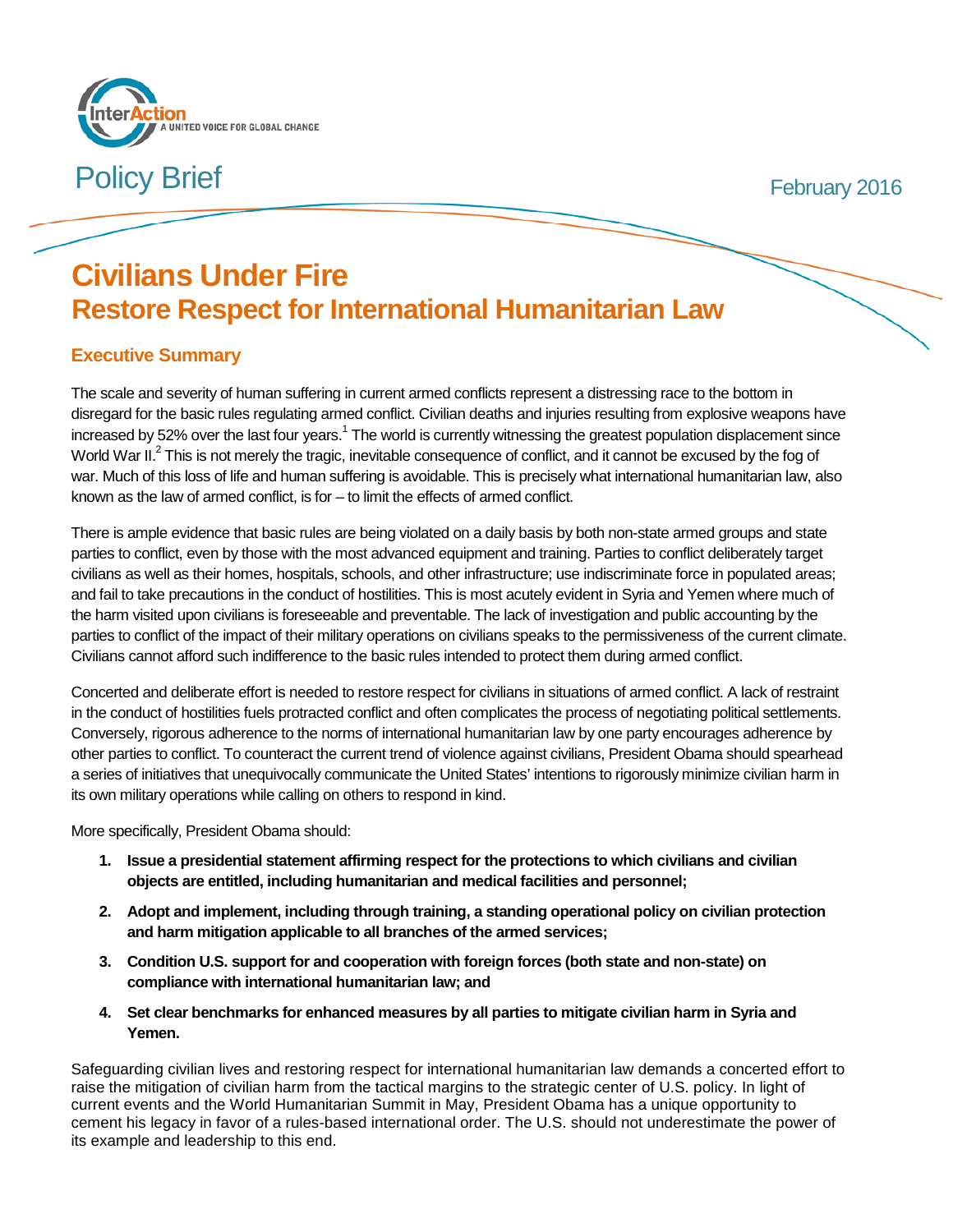

## *Missing: Respect for Civilians*

Violence experienced by civilians in armed conflict is reaching new heights in current conflicts, to a level not seen since the Second World War.<sup>[3](#page-11-2)</sup> Civilians regularly experience an onslaught of violence by both state and non-state parties to conflict. Today we are witnessing a race to the bottom: intentional targeting of civilians in direct contravention of international law, indiscriminate use of force during hostilities, rampant disrespect for the protections to which civilians are entitled, disregard for the most basic norms of humanity in war, and an apparent absence of incentives for parties to conflict to rein in even the most egregious misconduct.

Global conflict trends reveal destructive violence across the world and insufficient measures to ensure the protection of civilians during armed conflict. The International Institute for Strategic Studies found that 201[4](#page-11-3) was one of the deadliest years in recent history.<sup>4</sup>

- Globally, 42 active conflicts contributed to 180,000 fatalities in 2014.<sup>[5](#page-11-4)</sup> By contrast, 2008 saw 63 active conflicts result in around 56,000 fatalities.
- In places such as Iraq, Syria, Pakistan, and Afghanistan, explosive weapons $^6$  $^6$  are responsible for the greatest number of casualties.
- Action on Armed Violence (AOAV) reports that between 2011 and 2014, 144,545 people were killed by explosive weapons, 112,262 of whom were civilians – a 52% global increase in civilian casualties from explosive weapons in this time frame.<sup>[7](#page-11-6)</sup>
- Of the 10,395 explosive violence incidents recorded between 2011 and 2014, 61% occurred in populated areas; in those populated areas, 90% of the casualties were civilians. $\degree$

Conflicts and persecution in 2014 also newly displaced an estimated 13.9 million people. Of these, 11 million remained within the borders of their own country – the highest figure for internal displacement on record in a single year.<sup>[9](#page-11-8)</sup> Per day, an average of 42,500 people were forced to flee their homes in 2014.<sup>[10](#page-11-9)</sup> Worldwide, as of the end of 2014, 59.5 million people were displaced, 19.5 million of whom were refugees.<sup>[11](#page-11-10)</sup> In 2014, the greatest portion of asylum applications received by the United Nations High Commissioner for Refugees (UNHCR) were from unaccompanied or separated children from 82 countries.<sup>[12](#page-11-11)</sup> Children account for at least half the world's refugees and 250,000 under-age soldiers globally.<sup>[13](#page-11-12)</sup>

> *Yemen after five months looks like Syria after five years. Peter Maurer, President of the ICRC[14](#page-11-13)*

This race to the bottom is exemplified strikingly in Syria and Yemen. While state and non-state actors cause egregious civilian suffering in conflicts worldwide, the scale of suffering resulting from a lack of compliance with basic norms of international humanitarian law is most striking in Syria and Yemen. Moreover, the behavior shows no signs of abating, and increasingly it involves – directly or indirectly – many of the same protagonists. The situations are further complicated by the interests of, and continuous extensive support by, powers not directly involved in hostilities. As a result, it is vital to examine how respect for norms should be reinforced in order to safeguard civilian lives in light of these factors. Efforts to induce greater respect for fundamental norms of international humanitarian law in Syria and Yemen will, therefore, necessitate comparably decisive measures to address the main drivers of civilian harm in both contexts. The United States is involved in both armed conflicts through direct and indirect means and is well-placed to introduce such measures.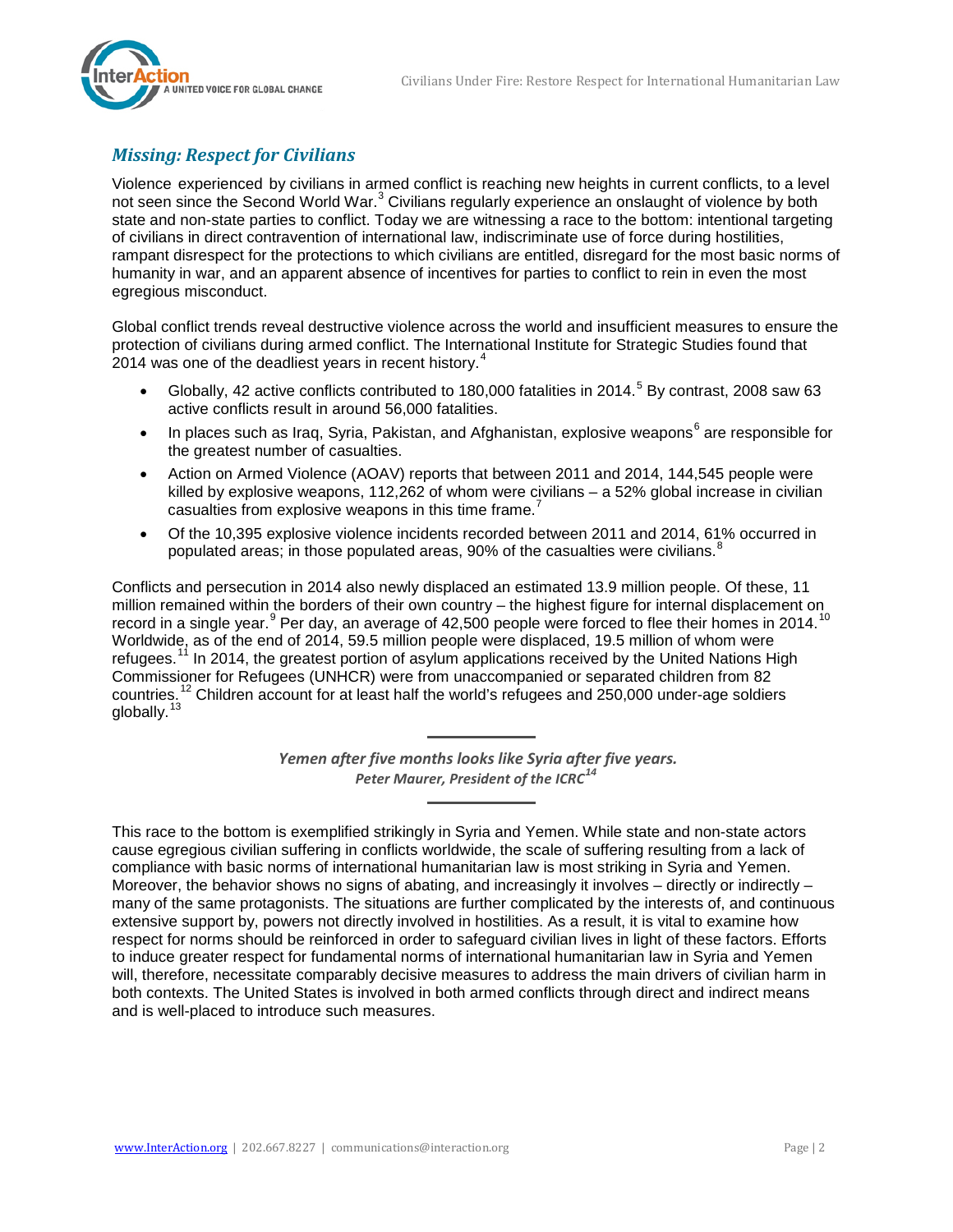

## *Syria*

Since March 2011, the Syrian civil war has claimed between 200,000 and 250,000 lives, around 115,000 of which were likely civilians.<sup>[15](#page-12-0)</sup> The Violations Documentation Center reports that at least 27,000 Syrian civilians were killed by explosive weapons such as mortars, artillery, or rockets; nearly 19,000 of those deaths were the result of Syrian government air attacks.<sup>[16](#page-12-1)</sup> While UN Security Council Resolution 2139 urged all parties to the conflict to end the indiscriminate use of barrel bombs and other weapons in populated areas, the use of explosive weapons in urban areas continues.

- According to a June 2015 report from the UN Secretary-General, Syrian government aerial bombardment in urban areas has accounted for over 90% of deaths and injuries to children during the conflict.<sup>[17](#page-12-2)</sup>
- In 2015 alone, AOAV reports that 4,205 Syrian civilians were killed or injured by explosive weapons.<sup>[18](#page-12-3)</sup>
- Human Rights Watch found that from the time Resolution 2139 was adopted in February 2014 to January 2015, Syrian government forces dropped over 1,000 barrel and conventional bombs on Aleppo.<sup>[19](#page-12-4)</sup> The Syrian Network for Human Rights reported that Syrian government barrel bombs killed 6,163 civilians in the same time frame.  $20,21$  $20,21$  $20,21$
- Human Rights Watch has reported that Russian and Syrian forces used internationally banned cluster munitions at least 20 times in an offensive that began September 30, 2015.<sup>[22](#page-12-7)</sup>

*Dropped from a high altitude over heavily populated areas, they [barrel bombs] are crude, ruthless and indiscriminate. A favorite regime tactic is to drop several in sequence in order to kill or maim the ordinary Syrians who have come to help the victims of the first attack. Syrian doctor in Aleppo[23](#page-12-8)*

Syrian government forces have been particularly predatory in their systematic targeting of water systems, hospitals, markets, and bakeries. Siege-like conditions in numerous locations – for which multiple parties are responsible – have cut off thousands of people from critical fuel resources, food, and medical assistance. At one point in 2014, estimates placed the number of Syrians living under siege conditions<sup>[24](#page-12-9)</sup> between 440,000<sup>[25](#page-12-10)</sup> and 640,000<sup>[26](#page-12-11)</sup> people. This led Amnesty International and others to allege that the Syrian government was conducting a deliberate campaign of starvation as a method of warfare.<sup>[27](#page-12-12)</sup>

The conduct of the Islamic State (IS) is characterized by indiscriminate attacks on civilians and arbitrary and summary executions as seen, for example, by its attack on the Palestinian Yarmouk refugee camp in Damascus in April 2015 and its videotaped beheadings of journalists and aid workers.<sup>[28](#page-12-13)</sup> Human Rights Watch and the United States Holocaust Memorial Museum both report extensive IS brutality and evidence of crimes against humanity and war crimes perpetrated by the extremist group, especially against Yazidis and other minorities in northern Iraq.<sup>[29](#page-12-14)</sup> These crimes include systematic rape, ethnic cleansing, torture, and extrajudicial killings.

Since September 2015, the involvement of Russian air power has heightened the risks of direct and indirect harm to civilians, including in areas previously considered stable.

- The Syrian Observatory for Human Rights reported that Russian attacks caused 185 civilian deaths between September 20 and October [30](#page-12-15).<sup>30,[31](#page-12-16)</sup>
- Border crossings from Turkey into Syria, highways, and trucking hubs used by humanitarian actors to deliver supplies from Turkey have been hit by Russian airstrikes, cutting off many thousands of people from aid.<sup>[32](#page-12-17)</sup>
- In December 2015, a UN official estimated that 260,000 people had been newly displaced by Russian air operations.<sup>[33](#page-12-18)</sup> Many people have fled to the closest border areas with Turkey<sup>[34](#page-12-19)</sup> while, under pressure to stem the flow of refugees to Europe, Turkey has severely restricted access by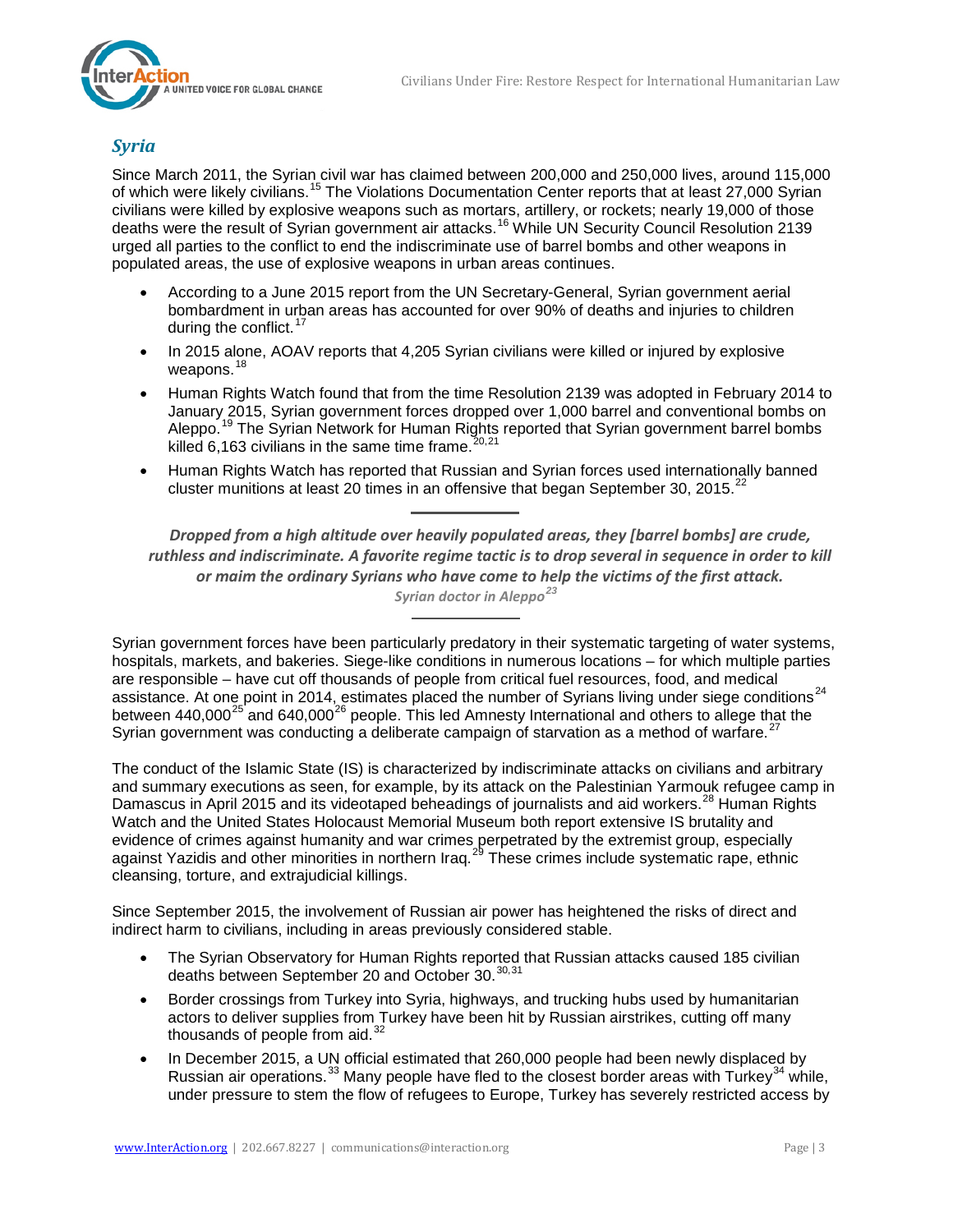

Syrians. Displaced Syrians are now effectively trapped between Russian airstrikes and the border.<sup>[35](#page-13-0)</sup>

In its own coalition airstrikes against IS targets in Iraq and Syria, the U.S. has exercised great caution in targeting, specifically in populated areas like Raqqa.<sup>[36](#page-13-1)</sup> The U.S. military's robust policies and procedures used to determine targets significantly limit the risk of civilian casualties and model practices that should be adopted by the other parties in Middle East conflicts. There is cause for concern, however, over the conduct of non-state armed groups receiving training, weapons, and logistical support from the U.S. government. The U.S. has instituted rigorous and systematic efforts to vet and train non-state armed groups receiving its support. However, it is unclear whether this includes instruction in the basic principles of international humanitarian law and explicitly sets out any consequences of failure to meet their legal obligations. Groups in the Syrian opposition, including the Free Syrian Army, have been accused of abductions, conscripting child soldiers, and using schools or other civilian objects as military bases.<sup>[37](#page-13-2)</sup> Providing training and assistance for state and non-state allies is a lethal recipe for civilians when such support is not strictly conditioned on compliance with the rules of war and reinforced through end-use monitoring.

### *Yemen*

Between March 2015 and January 2016, Yemen's conflict has produced at least 8,100 civilian casualties (deaths and injuries), with the civilian death toll reaching 2,800, according to the UN High Commissioner for Human Rights.<sup>[38](#page-13-3)</sup> Airstrikes have been the leading cause, resulting in 2,862 civilian deaths and injuries.<sup>[39](#page-13-4)</sup>

- Action on Armed Violence reports that, between January 1 and July 31, 2015, explosive weapons in general accounted for 5,239 deaths and injuries, of which  $4.493$  were civilians.
- When explosive weapons were used in populated areas, Yemeni civilians comprised 95% of reported deaths and injuries.<sup>[41](#page-13-6)</sup> Human Rights Watch reported numerous airstrikes which had no apparent military target or manifestly failed to distinguish between civilian objectives and military objectives.<sup>[42](#page-13-7)</sup>
- The UN Office of the High Commissioner for Human Rights estimates that, between March 26 and June 30, 2015, coalition airstrikes were responsible for nearly two-thirds of damaged or destroyed civilian public buildings throughout Yemen.<sup>[43](#page-13-8)</sup>

Beyond their immediate impact, air strikes can have reverberating effects that harm civilians for months and years. Cluster munitions, provided by the U.S. and other countries, not only take civilian lives but also contaminate farmland and residential areas, creating the ongoing risk of death and injury.<sup>[44](#page-13-9)</sup> By July 2015, just four months into the conflict, destruction and damage to water infrastructure had left 80% of the population – 20 million people – without access to clean water.<sup>[45](#page-13-10)</sup> As one of the poorest and most water insecure countries in the Middle East, Yemen was already highly dependent on imports, meaning the nearly year-long conflict has left its population increasingly desperate. In the governorates hit hardest by the conflict – Saada, Taiz and Aden – nearly all of the population is in need of humanitarian assistance, and food prices in some areas have increased by 300%. <sup>[46,](#page-13-11)[47](#page-13-12)</sup> Humanitarian organizations providing life-saving aid in Yemen are also not spared by coalition airstrikes.<sup>[48](#page-13-13)</sup>

The Houthis and other forces aligned with former President Saleh also stand accused of abuses, including mistreating prisoners and indiscriminate attacks on civilians. In September 2015, Human Rights Watch reported that Houthi militias unlawfully detained civilians and aid workers, <sup>[49](#page-13-14)</sup> and in October the organization reported that Houthi and allied forces fired rockets and mortars into populated areas in Taiz city.<sup>[50](#page-13-15)</sup> The shelling of Taiz was part of a months-long battle surrounding the city that led many to argue that the Houthis were laying siege to the city.<sup>[51](#page-13-16)</sup> Following reports of kidnapping and detention of professional journalists, Reporters Without Borders classified the Houthis as the second largest hostagetakers of journalists after IS.[52](#page-13-1) In early January 2016, Houthi forces based armed fighters near a school for the blind in Sanaa, which led to the targeting of the school by Saudi-led coalition forces and injuries to four civilians.<sup>[53](#page-13-17)</sup>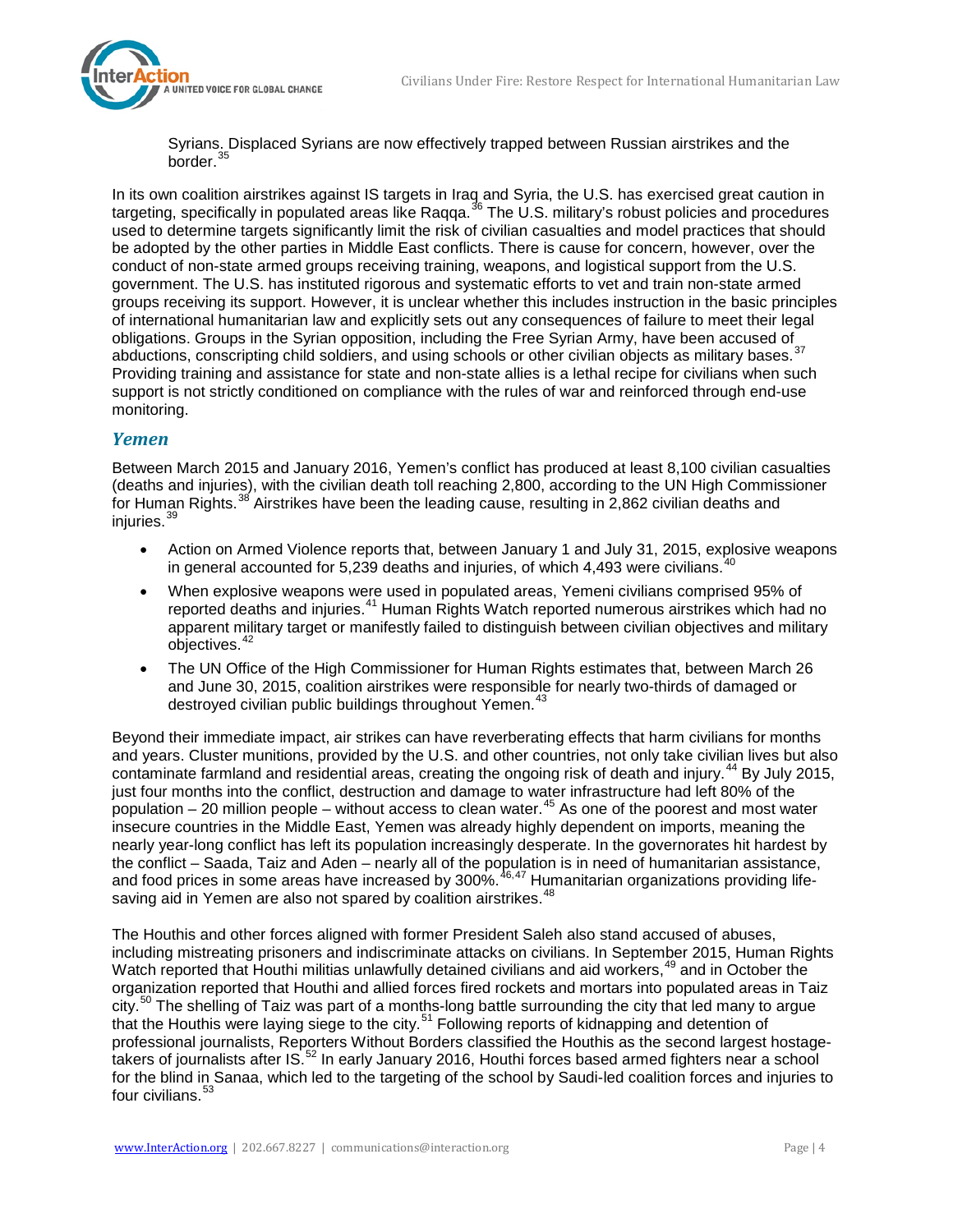

Rather than respond to the calls by the UN High Commissioner for Human Rights and international human rights organizations for an independent inquiry into possible violations of international humanitarian law and human rights in Yemen, Saudi Arabia and its coalition partners effectively blocked a proposal by the Netherlands at the UN and established a national inquiry, which has yet to demonstrate either the capacity or will to credibly investigate violations of international humanitarian law and international human rights law in an effective and independent manner. Recently, another recommendation for an independent commission of inquiry on violations of international law came from the UN's Panel of Experts on Yemen; the Panel's report documents significant abuses of human rights in the country, and its release offers another opportunity for independent investigation of violations on all sides of the conflict.<sup>[54](#page-14-0)</sup>

The U.S. continues to sell weapons and provide tactical support for Saudi Arabia's and its coalition partners' military operations in Yemen despite the credibly reported and widespread civilian casualties, destruction of critical infrastructure and civilian property, and human suffering caused by these operations.[55](#page-14-1) According to media reports, the U.S. has attempted to advise the Saudi government on international humanitarian law requirements and has advocated for operational restraint and a lifting of import restrictions.<sup>[56](#page-14-2)</sup> Despite the position of influence the U.S. would be expected to have given all the support it provides Saudi Arabia, the U.S. does not appear to have had a substantial impact on Saudi Arabia's adherence to fundamental norms regulating the conduct of hostilities. The November 2015 U.S. decision to issue an export license for \$1.29 billion in ordnance to resupply Saudi operations in Yemen publicly signals that the U.S. intends to support the coalition regardless of how that coalition operates in the conflict. $57$ 

## *Attacks on medical facilities and personnel*

Among the most troubling of signs of erosion of the fundamental norms of humanity in war are the now all too frequent attacks on medical facilities and personnel. Care for the sick, infirm, and wounded during conflict and the special protection to which medical personnel and facilities are entitled, lie at the heart of the preservation of humanity during armed conflict. However, respect for these rules is now in jeopardy.

- The International Committee of the Red Cross's Health Care in Danger project found that between January 2012 and December 2014, "at least 4,275 people were victims of violence against health care in 4,770 acts or threats of violence."<sup>[58](#page-14-4)</sup>
- Actual incidents of violence occurred 2,398 times in 11 countries, with 91% of incidents perpetrated against local health-care providers.<sup>[59](#page-14-5)</sup>
- Violence against health care workers often results in the loss or disruption of services for the surrounding population, with effects lasting long after weapons have been put down. The Health Care in Danger project found that in 375 cases, health care facilities were damaged as a result of violence, and in 71 of those cases, the entire structure was destroyed.  $60$

*Today… sophisticated military weapons are being – purposefully or mistakenly – aimed at hospitals and clinics. With total impunity, essential medical services are being destroyed as a military strategy, both by national armies and by international coalitions, in Afghanistan, in Syria and in Yemen. And ultimately the people that this hurts the most are patients who no longer have access to healthcare.*

*Vickie Hawkins, Executive Director of MSF UK[61](#page-14-7)*

The pervasive attacks on medical facilities by all parties to the conflicts in Syria and Yemen and their devastating consequences also exemplify this trend. Whether the result of intentional targeting, misidentification, or incidental harm, these repeated attacks necessitate concrete measures to ensure respect for the neutrality of medical facilities and personnel and to safeguard access to critical medical services amidst ongoing hostilities.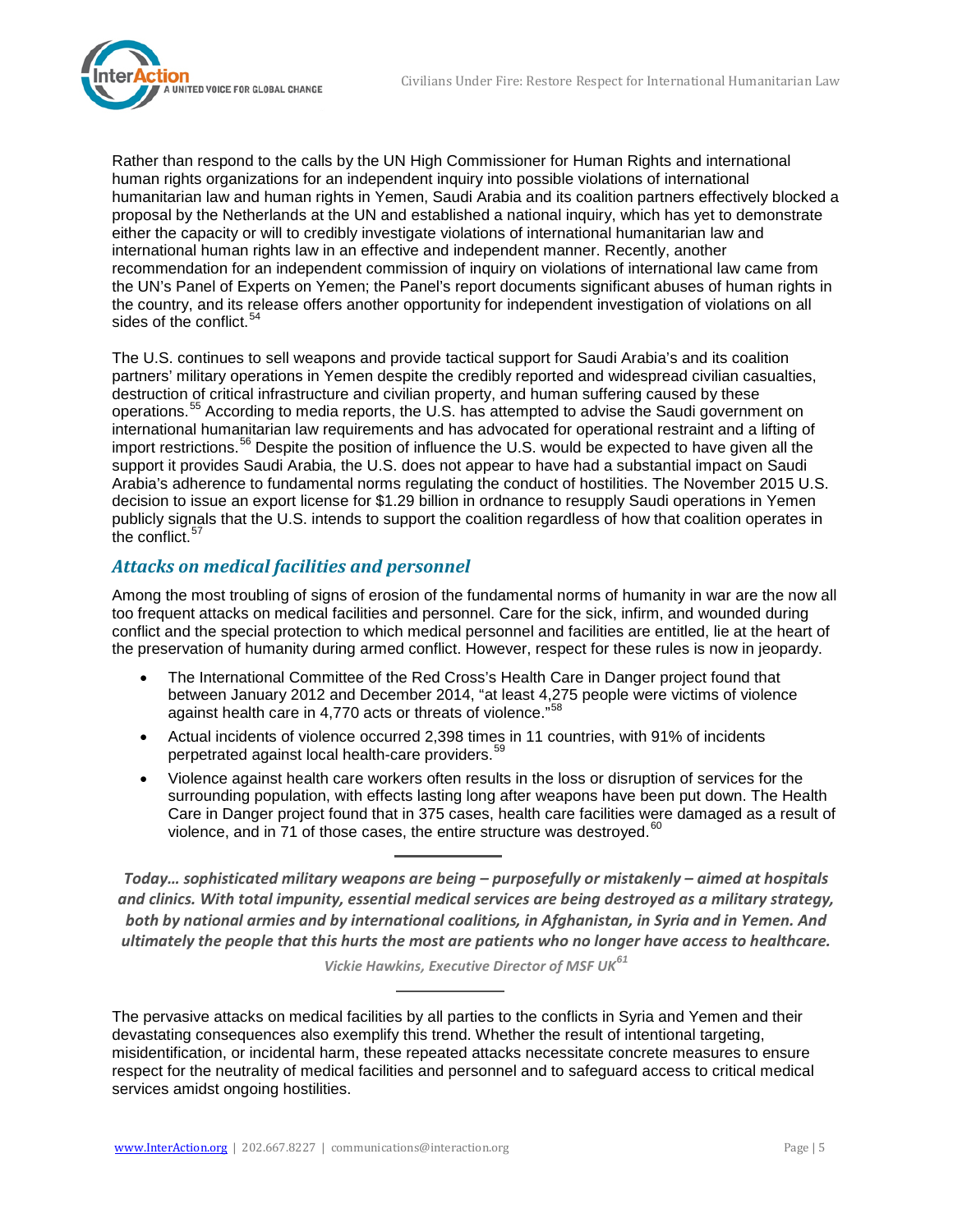

- In Syria, Physicians for Human Rights (PHR) reports that 336 attacks on medical facilities have occurred since the beginning of the conflict and 697 medical personnel have been killed. $62$
- According to PHR, the Syrian government and allied Russian forces are responsible for 90% of these attacks on medical facilities. $63$
- In quick succession within three months, three MSF health facilities in Yemen were struck by Saudi-led coalition airstrikes, leaving staff and patients injured and the surrounding areas with diminished access to medical care.[64](#page-15-2) Alarmingly, in response to the airstrike on MSF's hospital in Taiz, a letter from the Permanent Representative of Saudi Arabia to the UN Secretary-General and the President of the Security Council warned humanitarian organizations not to operate in areas where Houthi forces are present lest they become collateral damage. However, it is precisely under these circumstances that the neutrality of medical and other humanitarian personnel and facilities must be respected to ensure civilians and wounded fighters who are *hors de combat<sup>[65](#page-15-3)</sup>* have access to urgent medical care in areas of hostilities.<sup>[66](#page-15-4)</sup>
- Throughout Yemen, at least 600 health facilities no longer function due to a lack of fuel, supplies, and personnel, and 15.2 million people lack access to basic health care because of the ongoing conflict.<sup>6</sup>

The U.S. attack on MSF's trauma hospital in Kunduz, Afghanistan on October 3, 2015 was a reminder of the dangers medical workers face on the frontlines and the critical importance of rigorous respect for medical neutrality in contemporary armed conflicts. The U.S. Department of Defense (DoD) investigation into this incident found significant human and technological error, as well as a failure to follow existing rules of engagement regarding the authorization of strikes on buildings.

DoD is now reportedly putting in place corrective measures to prevent the recurrence of such events. [68](#page-15-6),[69](#page-15-7) In doing so, the U.S. government should be mindful of the heightened disrespect for, and vulnerability of, medical services and personnel in areas of armed conflict. It is essential that the U.S. widely communicate the steps taken in response in order to set an example that others should follow. How the U.S. handles the aftermath of the Kunduz attacks, in both the short and long term, has the potential to either reinforce a downward spiral or, conversely, help restore respect for international humanitarian law, in particular the protection of medical personnel and facilities.

### *Recklessness with civilian lives must stop*

Much of this loss of life and human suffering is avoidable. This is precisely what international humanitarian law is for: to ensure military necessity is balanced with considerations for human life during armed conflict. Yet, much of the loss of life and human suffering witnessed in Syria and Yemen is the consequence of conduct prohibited under international humanitarian law.

Also known as the law of armed conflict, international humanitarian law establishes the minimum requirements to help ensure that armed conflicts are not conducted without limits. These minimum requirements apply in both international and non-international armed conflicts, including Syria and Yemen. International humanitarian law protects civilians, the wounded and sick, and people deprived of their liberty in relation to a conflict by limiting the permissible means and methods of warfare. It requires all parties to a conflict to distinguish between civilians and civilian objects and military objectives.<sup>[70](#page-15-8)</sup> It accepts that hostilities may cause incidental harm to civilians, but nonetheless requires parties to the conflict to take "feasible precautions" to minimize harm.<sup>[71](#page-15-9)</sup> It prohibits attacks that would be expected to cause incidental loss of civilian life, injury to civilians, or damage to civilian objects excessive in relation to the concrete and direct military advantage anticipated.<sup>[72](#page-15-10)</sup> Civilian property, such as dwellings, schools, transportation, sites of worship, and cultural property, are civilian objects and may not be targeted unless they are being used for military purposes.<sup>[73](#page-15-11)</sup> Even under these circumstances, all feasible precautions must be taken to minimize harm to civilians and civilian objects. These norms have been created specifically for the exigencies of warfare and any exceptions have been built into the law or take into account the balance between protecting civilian lives and military necessity.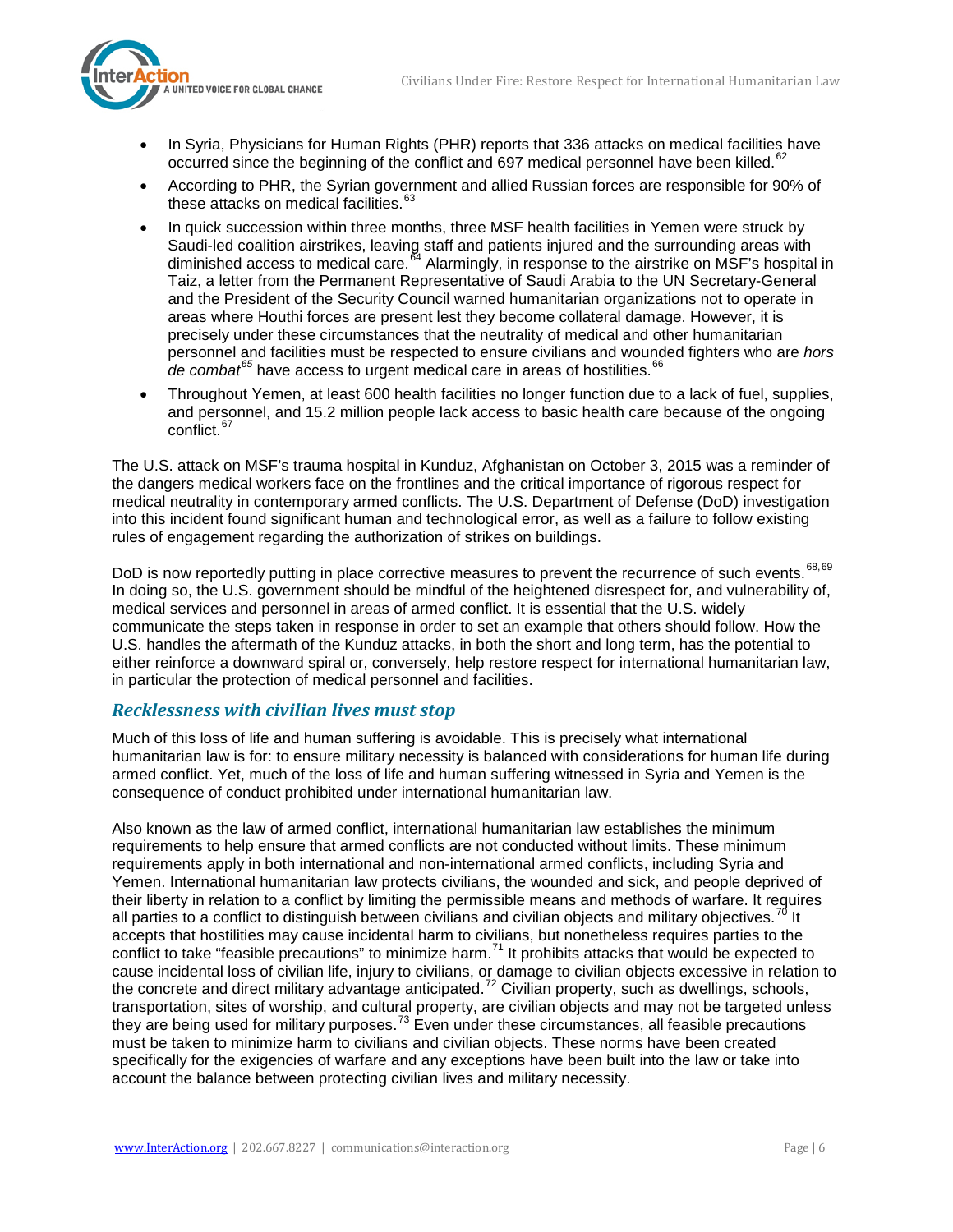

There is ample evidence that both state and non-state actors are violating these basic rules on a daily basis – even those actors with the most advanced equipment and training. Violations include failure to distinguish between military objectives and civilians and civilian objects, indiscriminate and disproportionate attacks, and failure to take all feasible precautions in the conduct of hostilities. The scale of civilian harm currently experienced by the people of Syria and Yemen is not merely the tragic, inevitable consequence of conflict, and cannot be excused by the fog of war. Much of the harm visited upon these civilians is indiscriminate, foreseeable, and preventable. The unbroken repetition of civilian harm day after day suggests, at worst, intentionality and continuous recklessness, or, at best, negligence on the part of all of the parties to these conflicts. The failure of the parties to investigate and publicly account for the impact of their military operations on civilians speaks to their indifference and reveals the absence of consequences for their consistent failure to adhere to basic rules.

International humanitarian law requires the parties to the Geneva Conventions to both respect *and* ensure respect for these fundamental rules.<sup>[74](#page-15-12)</sup> At a minimum, this means states must not encourage violations by others and should exert influence to stop violations when they do occur. Furthermore, inherent in respect for universal norms is an expectation that adherence by one party encourages adherence by others, including one's adversaries.<sup>[75](#page-15-13)</sup> An environment of compliance is cultivated through one's own policies and practices. As such, complying with international humanitarian law and promoting respect for fundamental norms by others is an act of self-interest. Mutual compliance benefits everyone. When adversaries choose not to respond in kind, the exercise of restraint may be more difficult and costly, but it is critical to the long-term maintenance of a global order in which civilians are protected.

> *Enough is enough. Even war has rules. It is time to enforce them. UN Secretary-General Ban Ki-moon [76](#page-15-14)*

The current scale of civilian harm suggests that the incentives and mutual expectations of compliance with the most basic rules of armed conflict are missing, with devastating short- and long-term costs. This is acutely visible in Syria and Yemen. Yet, as armed conflicts proliferate globally, civilians cannot afford casual indifference to international humanitarian law. The costs go beyond the extensive loss of life; beyond the suffering of those who survive air strikes, small arms fire, and personal violence; beyond the widespread damage to civilian infrastructure; and beyond the challenge of day-to-day survival in displacement.

Civilian harm creates and entrenches societal divisions, fuels violent reprisals, and makes the work of reconciliation and sustainable political settlement more difficult. Unconstrained conduct during armed conflict can mean the loss of credibility in the eyes of other protagonists. This in turn can keep critical stakeholders from coming to the negotiation table or concluding agreements because they do not trust the integrity of the other negotiating parties. A lack of restraint in armed conflict can also trigger retribution by adversaries. Although retaliation against civilians is unlawful, some parties may rationalize their own misconduct by citing the civilian harm caused by their adversaries. The result for civilians is even more suffering; they suffer from both direct harm and from their continuous exposure to risk, compounded over time as the fighting drags on.

Conversely, continuous and consistent adherence to the law not only safeguards civilians from the effects of ongoing hostilities, it also fosters trust and underpins credibility. This credibility is critical. It attracts cooperation to solve problems and cultivates support for agreements that would not otherwise be possible. Parties are more likely to enter into negotiations, more likely to comply with agreements reached, and more likely to respond to exhortations to respect civilians when they have good reason to believe that the other parties will do the same. An environment of compliance cultivated through state practice may, in turn, prompt non-state armed groups to establish their own good practices, for example, as reflected in a Deed of Commitment to implement and hold themselves accountable to certain norms in armed conflict.<sup>7</sup>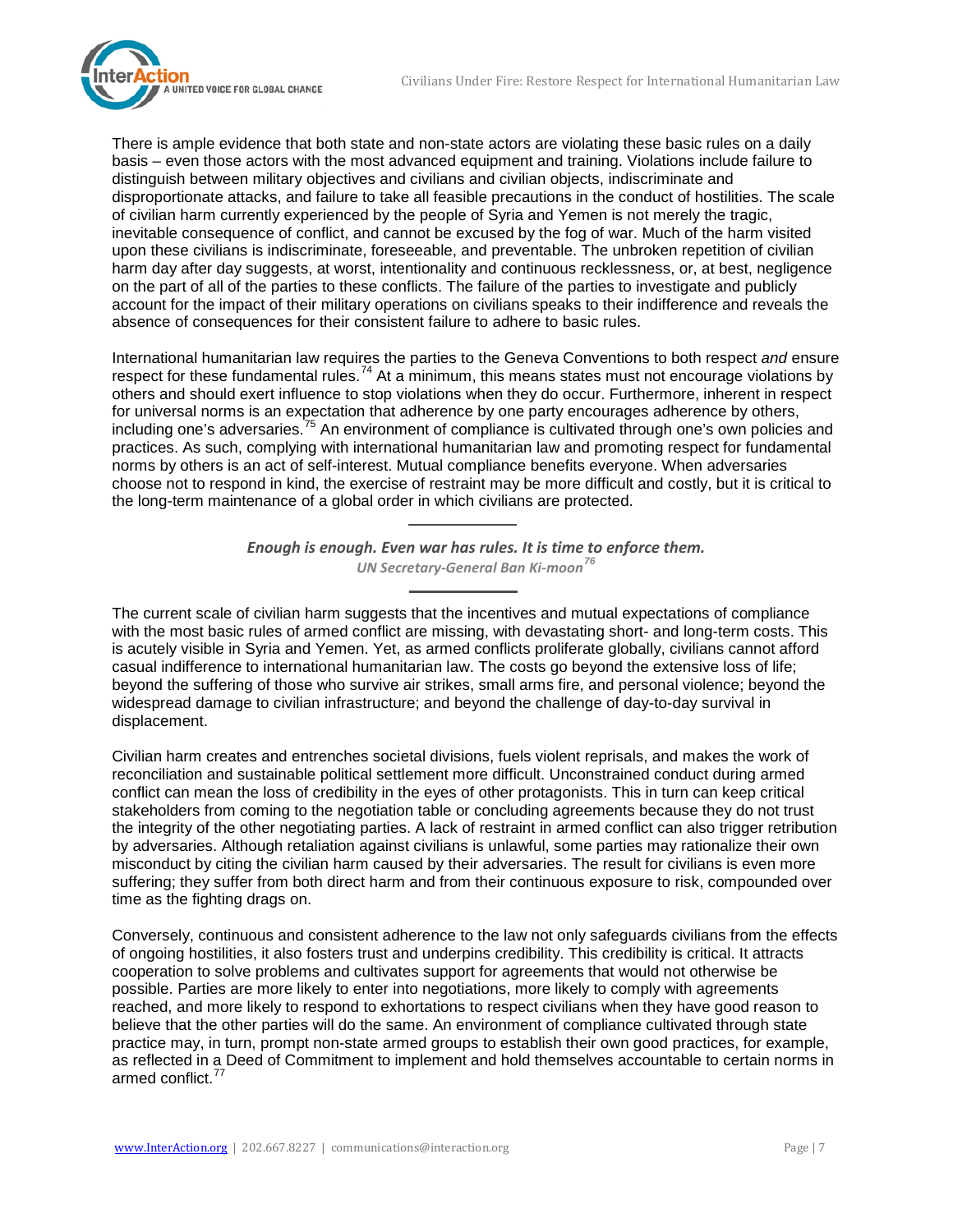

## *Reverse the race to the bottom*

Norms limiting human suffering can be traced back to the oldest traditions of societies in armed conflict. The United States was instrumental in the early codification of these norms, particularly during the U.S. Civil War and following World War II. More recently, U.S. military forces have demonstrated willingness to institute corrective measures when there is an apparent and avoidable pattern of civilian harm, for example, in the adoption of new Tactical Directives in Afghanistan, created in response to the high number of civilian deaths and injuries resulting from U.S. airstrikes.<sup>[78](#page-15-16)</sup> U.S. leadership was also instrumental in creating and growing the Civilian Casualty Tracking Cell, which became the Civilian Casualty Mitigation Team of NATO's International Security Assistance Force (ISAF) in Afghanistan.<sup>[79](#page-15-17)</sup> In July 2012 and October 2015, the U.S. Army adopted doctrinal guidance on the protection of civilians to systematize appropriate measures, including mitigating civilian harm, in its operations.<sup>[80](#page-15-18)</sup> This is the first such doctrine among armed forces globally. Current U.S. operations against IS in Syria and Iraq involve concrete tactical measures that minimize the risk of harm to civilian populations and DoD has taken positive steps for timely disclosure of civilian casualties resulting from these operations.<sup>[81](#page-15-1)</sup>

Presidential Policy Directive (PPD)-27 (2014) regulating conventional arms transfers also seeks to promote restraint "in shaping the international security environment."<sup>[82](#page-15-19)</sup> Critically, PPD-27 seeks to encourage comparable action by others and recognizes a vital U.S. role in global norm-setting through U.S. cooperation with the UN Register of Conventional Arms and the Wassenaar Arrangement to further promote restraint and transparency in international arms transfers.<sup>[83](#page-15-20)</sup> While there is much good practice that can be built on – both in terms of U.S. military operations as well as promoting respect of fundamental norms as part of U.S. foreign policy – the scale of civilian harm in current conflicts clearly illustrates the need for additional measures.

For example, while PPD-27 signals the right intention of preventing U.S. arms from being used by military forces unwilling or unable to comply with international humanitarian law and the intention to use U.S. access and influence in this regard, it does not explicitly prohibit arms transfers where it is likely they would be used to commit human rights abuses or serious violations of international humanitarian law. Rather, this is but one consideration among many other interests. In the meantime, the ongoing pattern of civilian harm resulting from Saudi operations in Yemen indicates that Saudi Arabia is unable or unwilling to bring its conduct in line with international humanitarian law. As long as civilians are exposed to indiscriminate and disproportionate attacks in Yemen, it is unrealistic to expect any change in the ongoing indiscriminate and disproportionate attacks in Syria. PPD-27 thus puts civilians at risk.

Counteracting current trends, and using U.S. norm-setting influence to restore respect for civilian lives in armed conflict, demands a more concerted effort that raises the mitigation of civilian harm from the tactical margins to the strategic center of U.S. policy. It demands articulated policy objectives of increased respect for protected persons in accordance with international humanitarian law by all parties to conflict. States have long recognized the dangers unregulated warfare poses for the conduct of international relations. The U.S. should build on this long history of broad consensus supporting limits on warfare. A world where humane limits on armed conflict are respected and consistently implemented by all parties not only benefits the U.S., it is also in the interest of all states.

## *Restore respect for civilians in armed conflict*

President Obama came into office on the promise to restore U.S. respect for a rules-based international order. Just a few months after being sworn in, he delivered a speech on national security from the National Archives in Washington, D.C. In that speech, he repeatedly noted the overarching importance of society governed by the rule of law. He voiced the need for respect for democratic values and legal systems if the future was to differ from the past:

We seek the strongest and most sustainable legal framework for addressing these issues in the long term – not to serve immediate politics, but to do what's right over the long term. By doing that we can leave behind a legacy that outlasts my administration, my presidency, that endures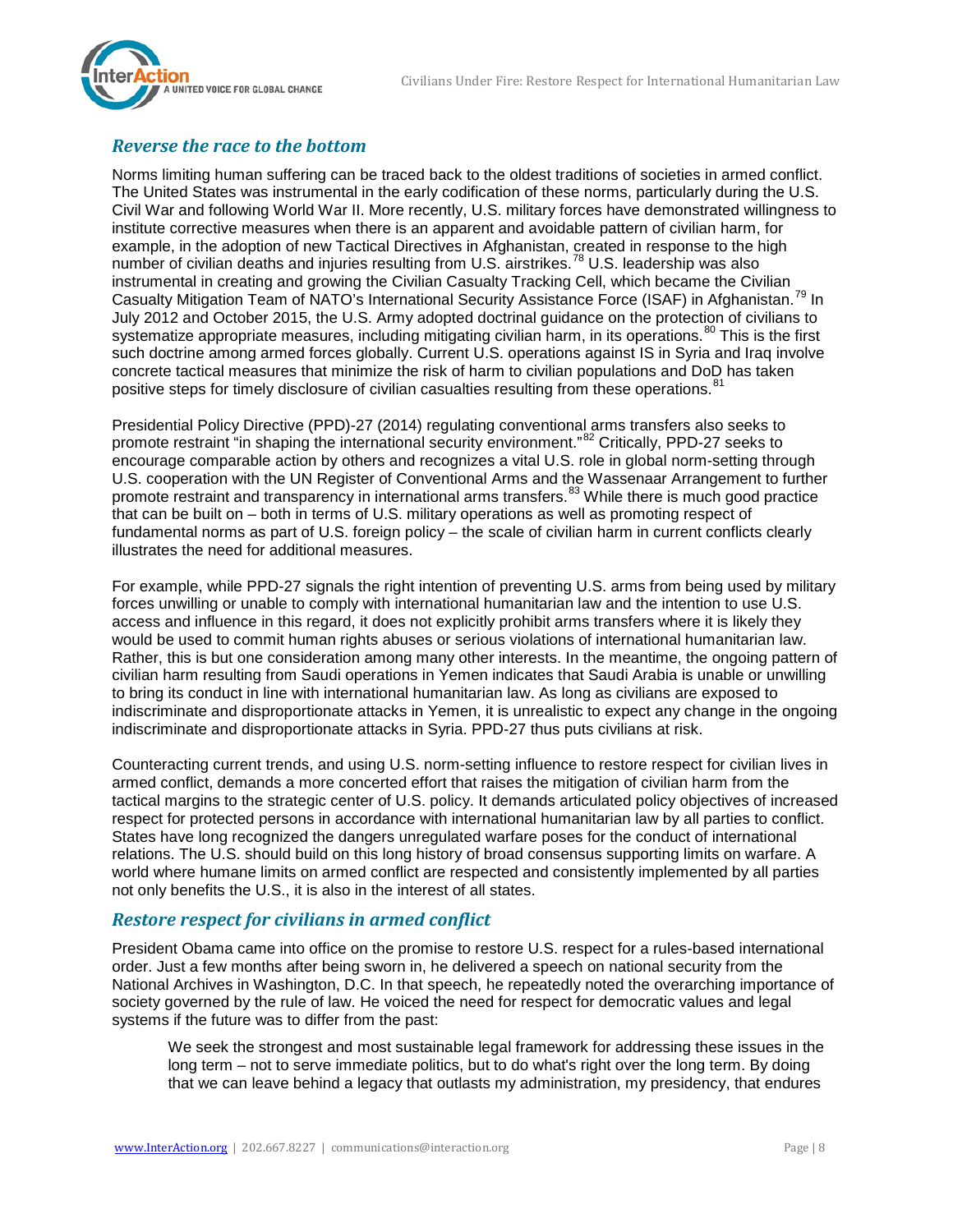

for the next President and the President after that – a legacy that protects the American people and enjoys a broad legitimacy at home and abroad*.* [84](#page-15-21)

Echoing this, in his final State of the Union address, President Obama warned of instability that may plague many parts of the world for decades and called for "a patient and disciplined strategy" including leadership that "strengthens the international order we depend on."<sup>[85](#page-15-22)</sup> Similarly, in her remarks to the UN Security Council Open Debate on the Protection of Civilians in January 2016, U.S. Ambassador to the UN Samantha Power stressed the need to ensure harm to civilians does not constitute a "new normal" in armed conflicts*:* "I hope we also send an equally urgent message: no matter how frequent, heinous, or blatant the assaults on civilians, whether in Syria or elsewhere, this Council will never accept them as the new normal, as somehow inevitable."[86](#page-15-23)

If President Obama and his administration are committed to ensuring this legacy, now is the time to act. He can define the legacy of his administration and build on a proud historical precedent by putting the U.S. in the lead to restore respect for civilians in armed conflict. In addition to bringing these measures to bear on bilateral and multilateral dialogue concerning specific armed conflicts, the Obama administration should use these measures as the basis for the U.S. contribution to the World Humanitarian Summit taking place in Istanbul in May 2016, using this occasion to call for and lead a global effort to restore respect for international humanitarian law in the conduct of armed conflict.

#### **Specifically, President Obama should:**

1) **Issue a presidential statement affirming respect for the protections to which civilians and civilian objects are entitled, including humanitarian and medical facilities and personnel.** 

International humanitarian law exists to safeguard humanity during armed conflict and the protection of civilians lies at the heart of these norms. Yet, there is no respect for civilians if their homes, property, and critical infrastructure are subject to targeted attack and indiscriminate violence. There is no respect for civilians if the wounded and sick cannot safely seek treatment and if civilians cannot safely seek humanitarian services, for example, to reunite separated families and to access food, temporary shelter, and clean water.

A statement by President Obama would signal to all state and non-state parties to conflicts U.S. intentions to both implement and expect of others concrete measures to minimize civilian harm during armed conflict, including – critically – through respect for medical neutrality. In this regard, to set the example it would have others follow, the U.S. should communicate clearly, explicitly, and transparently the disciplinary action, legal proceedings, and corrective measures being taken following its investigation into the U.S. strikes on MSF's hospital in Kunduz, Afghanistan.

- 2) **Adopt and implement, including through training, a standing operational policy on civilian protection and harm mitigation applicable to all branches of the armed services**, irrespective of the specific theater or type of operation. This policy should ensure that the U.S. sets the highest standard of protection when armed force is used, that civilian harm is mitigated, and that any harm caused is appropriately addressed and credibly investigated. In this regard, standing policies should include:
	- i) **A limit on the use of explosive weapons with wide-area effects in populated areas in all current and future operations and a call to allies and adversaries to adopt comparable measures.**

The use of explosive weapons in populated areas can mean devastating harm for civilians and should be limited as a matter of policy. Successive Tactical Directives in Afghanistan reduced civilian harm from airstrikes using explosive weapons, saved many Afghan lives, and demonstrated that this is not only tactically feasible but also strategically desirable. New tactical directives for current and future U.S. operations should set a further example, building on these positive and successful measures.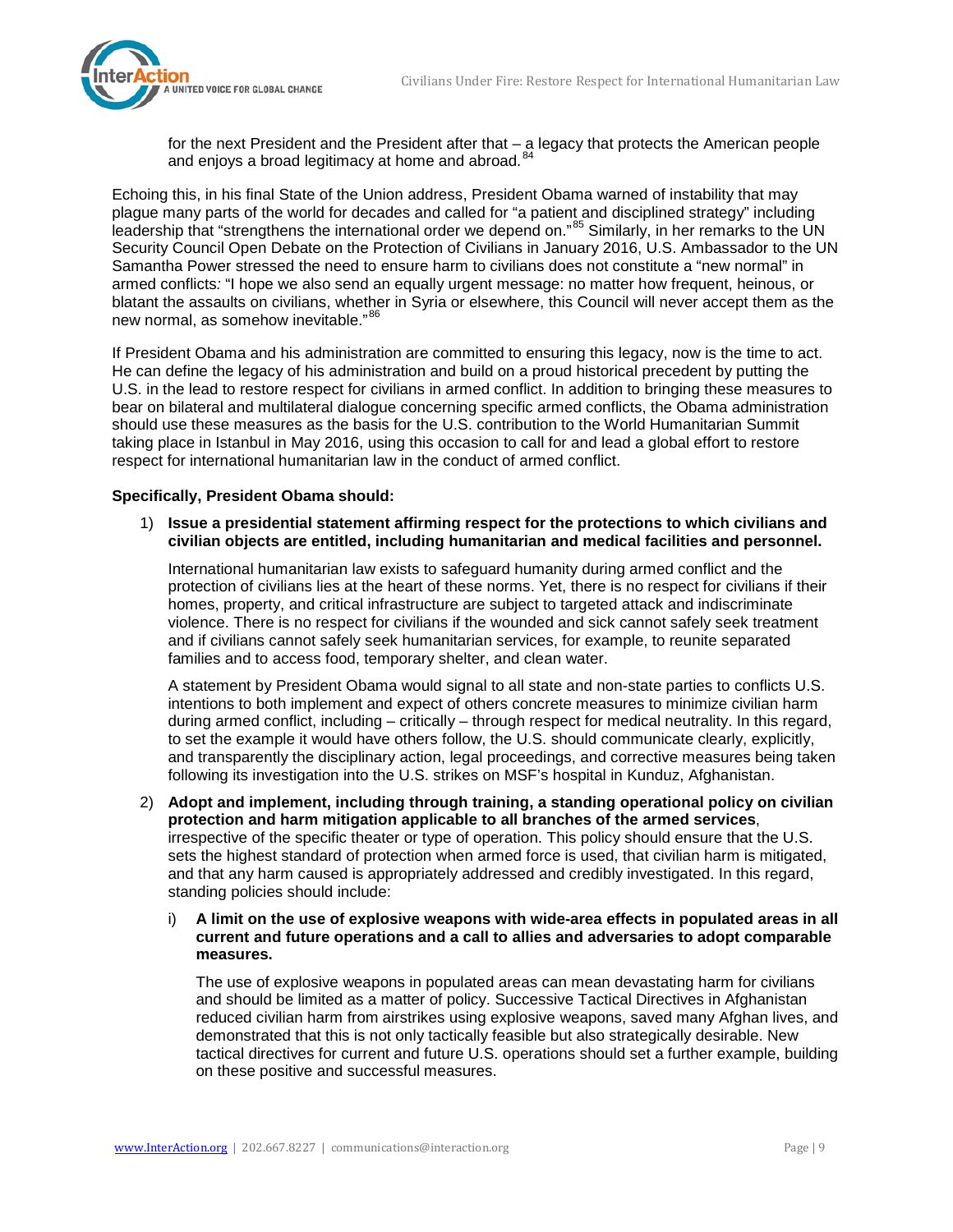

The U.S. should additionally bring the adoption of such measures to bear on bilateral and multilateral negotiations on Syria and Yemen, calling on both allies and adversaries to respond with comparable measures. The U.S. should also share its experience in international discussions, for example in settings such as the discussions recently convened by Austria aimed at strengthening the protection of civilians from the use of explosive weapons in populated areas.

#### ii) **A baseline trigger, consistent across all branches of the armed services, for investigations on civilian casualties resulting from U.S. military operations.**

The policy should include the presumptive release via an electronic reading room of civilian casualty investigations – redacted as appropriate – within 120 days of completion.

iii) **The inclusion of international humanitarian law and measures to mitigate civilian harm in appropriate joint publications, supporting doctrine, and joint planning applicable to all branches of the armed services.**

Relevant elements of international humanitarian law should be referenced in joint publications and doctrine, for example, in the course of upcoming reviews of joint publications on Peace Operations, Multinational Operations, Joint Targeting, and other relevant publications.<sup>[87](#page-15-24)</sup> All joint planning documents should include annexes that set out applicable international humanitarian law and measures to be undertaken to mitigate civilian harm in a manner relevant to specific operations. Lessons learned from operational measures to mitigate civilian harm should be gathered and incorporated into joint doctrine and planning over time.

Additionally, in support of standing policies, **direct the Secretary of Defense to establish a Civilian Casualty Mitigation Office in the Department of Defense** to serve as a center for data collection, research, and collection of good practice with a view to continuously improving upon methods to minimize harm to civilians arising from U.S. military operations. Such a center could additionally serve as a basis to stimulate dialogue with U.S. allies on relevant policies and practices to minimize harm to civilians and to contribute to multilateral efforts to enhance collective practice, for example to establish commitments to limit the use of explosive weapons in populated areas.

#### 3) **Condition U.S. support for and cooperation with foreign forces (both State and non-State) on compliance with international humanitarian law.**

The U.S. should ensure that responsible security assistance is part of the solution, not the problem. PPD-27 should therefore be revised and upgraded to prohibit the transfer of arms in instances when the recipient is likely to use the arms to commit human rights abuses or serious violations of international law. Implementation should additionally be reinforced with transparent assessments prior to commencing arms transfers and periodic review once arms transfers have commenced.

The U.S. should require at a minimum that those receiving U.S. arms, intelligence, and other security assistance (a) make a public commitment to fully comply with international humanitarian law; (b) provide international humanitarian law training to their forces and adopt appropriate rules of engagement as well as disciplinary measures for non-compliance; (c) undertake battle damage assessments with a view to incorporating corrective measures to minimize civilian harm in ongoing operations; (d) undertake and publicize investigations of alleged civilian casualty incidents and incorporate additional measures into doctrine, training and planning accordingly; and (e) have a track record of compliance with international humanitarian law and/or have taken significant measures to correct for previous incidents of civilian harm. Civilian harm mitigation policies and concrete measures should form part of theater-specific coordinated coalition operations, including those carried out against the Islamic State.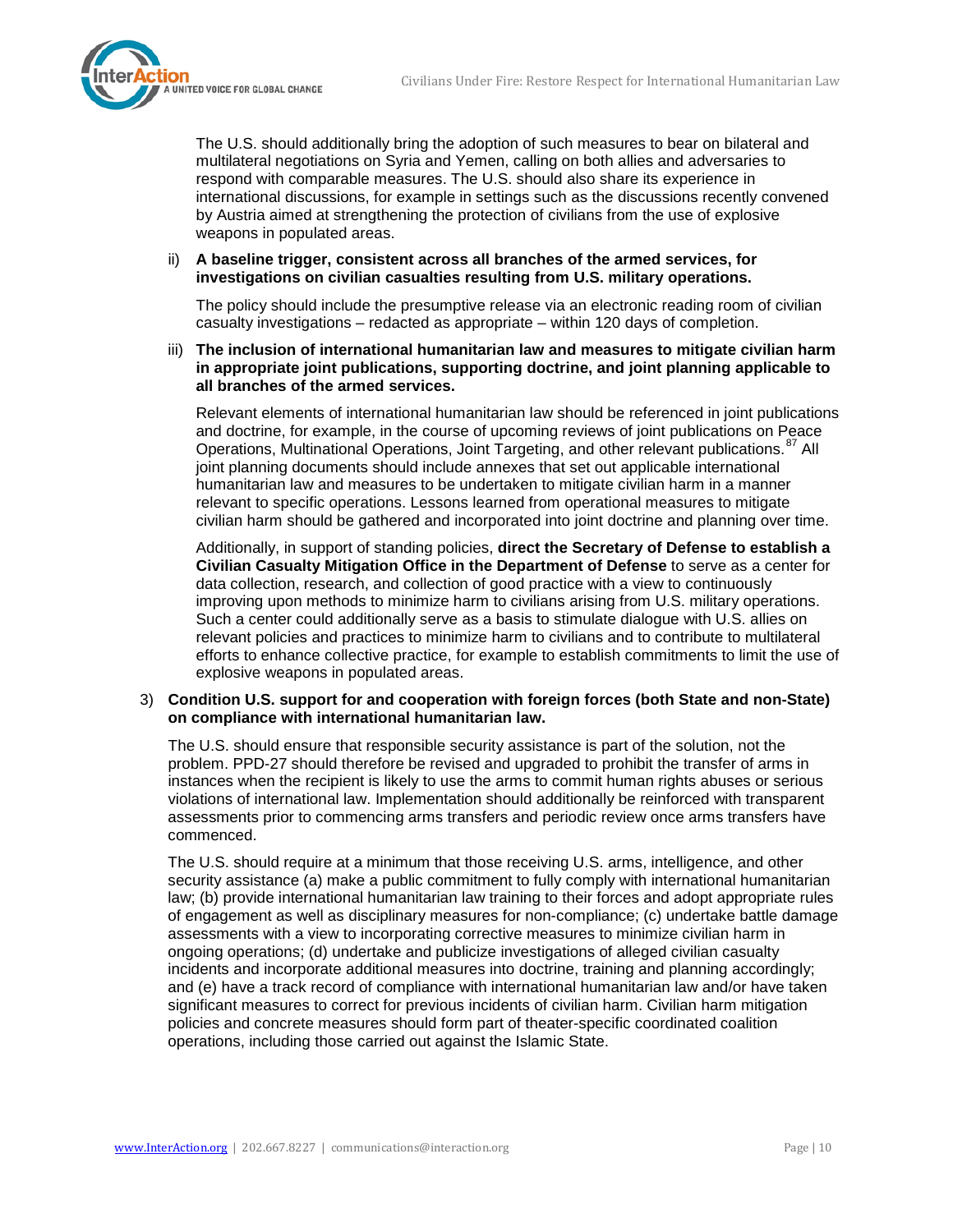

- 4) **Set clear benchmarks for enhanced measures to mitigate civilian harm in Syria and Yemen, including:**
	- i) **Condition continued support for the Saudi-led coalition's military operations in Yemen on the adoption of measures to enhance compliance with international humanitarian law and to minimize civilian harm.**

The U.S. should suspend its sale of air-to-ground munitions to the Saudi-led coalition until its conduct is brought in line with international humanitarian law. The U.S. should additionally indicate that the coalition must, by a certain date, improve its targeting efforts and the manner in which it conducts hostilities, including by: (a) refraining from indiscriminate and disproportionate use of force, including attacks on medical facilities, schools, and other civilian objects; (b) adopting as appropriate new directives and rules of engagement, including tactical directives limiting the use of explosive weapons with wide area effects in populated areas; (c) fully lifting import restrictions; and (d) initiating, or cooperating with, credible, independent investigations into incidents of civilian harm.

ii) **Include in the negotiations concerning the situation in Syria commitments by all state and non-state parties to the conflict to minimize harm to civilians arising from hostilities while negotiations are ongoing.**

This should include explicit commitments to: (a) refrain from indiscriminate and disproportionate use of force, including attacks on medical facilities, schools, and other civilian objects, adopting as appropriate new directives and rules of engagement for their respective forces to this end; (b) lift all sieges and permit freedom of movement of civilian populations and their access to essential goods and services; (c) facilitate and allow access by humanitarian organizations to populations in greatest need, including by agreeing to and respecting temporary ceasefires and other arrangements to facilitate humanitarian access; and (d) cooperate with independent investigations concerning incidents of harm to civilians and put forth recommendations to mitigate such harm.

#### iii) **Use the example of the Civilian Casualty Tracking Cell set up by the U.S. in Afghanistan and coalition operations in Iraq and Syria as an example for other countries engaged in conflict.**

Such a cell gathers and analyzes operational data and information on alleged civilian harm (drawing on both internally generated and externally sourced information) in order to inform real-time decision-making and adoption of measures to better protect and mitigate harm to civilians. The U.S. should encourage and, where appropriate and necessary, provide technical assistance to all partner nations engaged in conflict to implement similar cells in order to understand better the impact of their operations on the civilian population and adopt measures to better protect civilians.

**Jenny McAvoy Burt Edwards** 202.667.8227<br>imcavoy@interaction.org bedwards@int

## *For more information, please contact: Members of the media should contact:*

Director of Protection **Director of Web & Media Strategy** [bedwards@interaction.org](mailto:bedwards@interaction.org)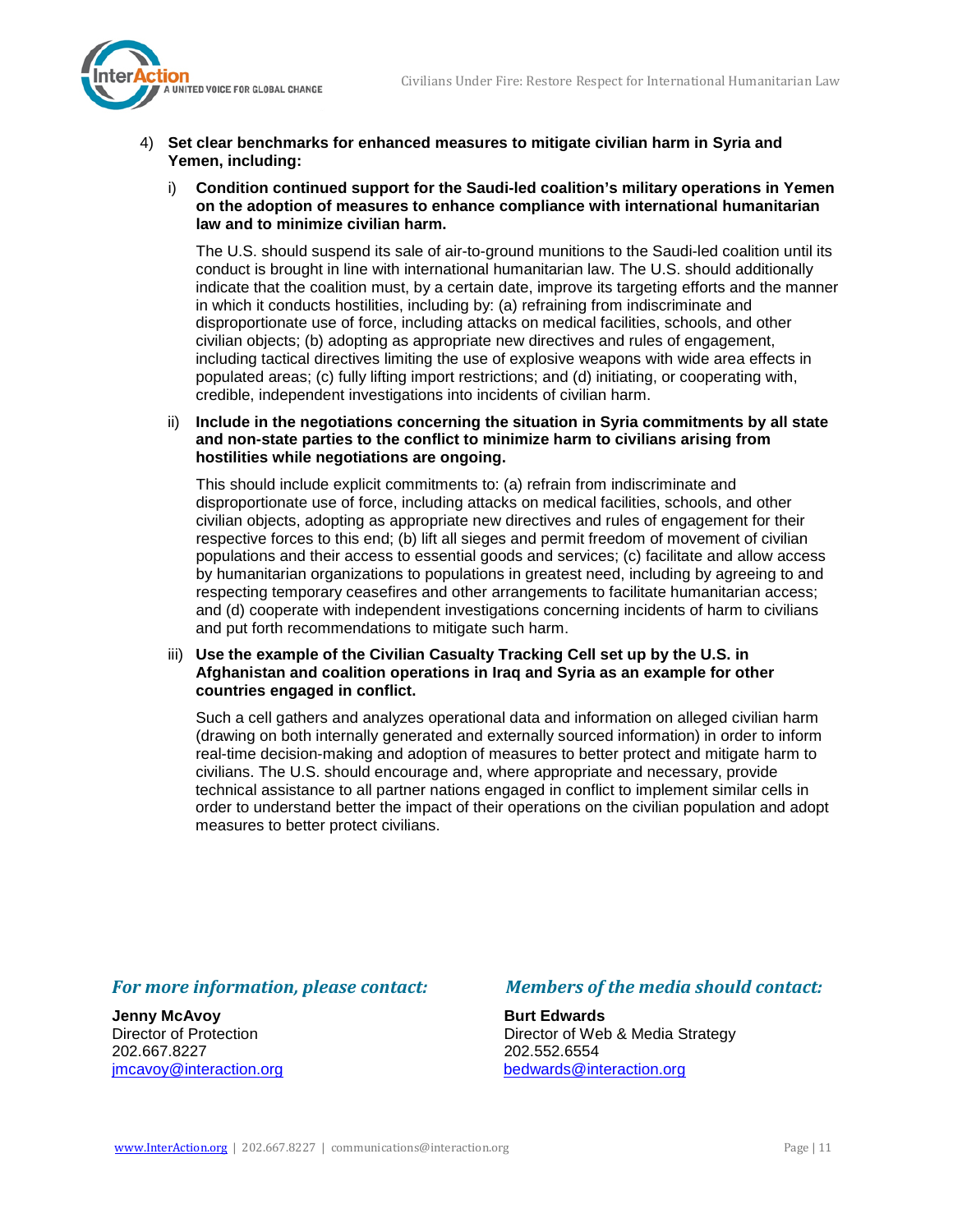## *Endnotes*

<span id="page-11-0"></span> $1$  Action on Armed Violence, "Four years of harm: Explosive Weapons Monitor 2011-2014," September 14, 2015. Accessed

<span id="page-11-1"></span>November 13, 2015[. https://aoav.org.uk/2015/four-years-of-harm-impact-of-explosive-weapons-2011-2014/](https://aoav.org.uk/2015/four-years-of-harm-impact-of-explosive-weapons-2011-2014/) <sup>2</sup> UNHCR, "World at War: UNHCR Global Trends – Forced Displacement in 2014," UNHCR (18 June 2015), 2. Report available here[: http://www.unhcr.org/556725e69.html](http://www.unhcr.org/556725e69.html)<br><sup>3</sup> Therese Pettersson and Peter Wallensteen, "Armed conflicts, 1946-2014," *Journal of Peace Research* 2015, Vol 52 (4), 536-

<span id="page-11-2"></span>550.

<span id="page-11-3"></span><sup>4</sup> Richard Norton-Taylor, "Global armed conflicts becoming more deadly, major study finds," *The Guardian*, May 20, 2015. Accessed December 8, 2015. [http://www.theguardian.com/world/2015/may/20/armed-conflict-deaths-increase-syria-iraq](http://www.theguardian.com/world/2015/may/20/armed-conflict-deaths-increase-syria-iraq-afghanistan-yemen)[afghanistan-yemen](http://www.theguardian.com/world/2015/may/20/armed-conflict-deaths-increase-syria-iraq-afghanistan-yemen)<br><sup>5</sup> Ibid.

<span id="page-11-4"></span>

<span id="page-11-5"></span> $6$  Action on Armed Violence intentionally uses a broad definition of "explosive weapons" in order to capture the full scope of violent incidents described in media reports; types of weapons include air-launched (airstrikes, bombs, rockets), groundlaunched (unspecified shelling, missiles, rockets, tank shelling, grenades), improvised explosive devices (IEDs) (non-specific, car bombs, roadside bombs), and mines. An "explosive violence incident" is defined as "the use of explosive weapons that caused at least one casualty and took place in a 24-hour period." Definitions taken from AOAV, *Explosive States: Monitoring explosive violence in 2014*, AOAV: May 2015. Available here[: https://aoav.org.uk/wp-content/uploads/2015/06/AOAV-Explosive-States](https://aoav.org.uk/wp-content/uploads/2015/06/AOAV-Explosive-States-monitoring-explosive-violence-in-2014.pdf)[monitoring-explosive-violence-in-2014.pdf](https://aoav.org.uk/wp-content/uploads/2015/06/AOAV-Explosive-States-monitoring-explosive-violence-in-2014.pdf)<br><sup>7</sup> Action on Armed Violence, "Four years of harm: Explosive Weapons Monitor 2011-2014," September 14, 2015. Accessed

<span id="page-11-6"></span>November 13, 2015[. https://aoav.org.uk/2015/four-years-of-harm-impact-of-explosive-weapons-2011-2014/](https://aoav.org.uk/2015/four-years-of-harm-impact-of-explosive-weapons-2011-2014/)<br><sup>8</sup> Ibid.

<span id="page-11-8"></span><span id="page-11-7"></span><sup>9</sup> UNHCR, "World at War: UNHCR Global Trends – Forced Displacement in 2014," UNHCR (18 June 2015), 2. Report available

<span id="page-11-11"></span><span id="page-11-10"></span>

<span id="page-11-13"></span><span id="page-11-12"></span>

<span id="page-11-9"></span>here: <u>http://www.unhcr.org/556725e69.html</u><br><sup>10</sup> Ibid.<br><sup>11</sup> Ibid.<br><sup>12</sup> Of 34,300 applications, most came from Afghan, Eritrean, Syrian, and Somali children. Ibid.<br><sup>13</sup> Ibid; WarChild, Homepage. Accessed November 12, 2015. Accessed January 19, 2016. http://www.telegraph.co.uk/news/worldnews/middleeast/yemen/11813169/Yemen-already-looks-<br>like-Syria-after-five-years-of-war.html

<sup>15</sup> Karen Yourish, KK Rebecca Lai, and Derek Watkins, "Death in Syria," The New York Times, September 14, 2015. Accessed November 12, 2015[. http://www.nytimes.com/interactive/2015/09/14/world/middleeast/syria-war-deaths.html?\\_r=1](http://www.nytimes.com/interactive/2015/09/14/world/middleeast/syria-war-deaths.html?_r=1) and Syrian Observatory for Human Rights (SOHR), "About 2 million and half killed and wounded since the beginning of the Syrian Revolution," October 16, 2015. Accessed November 12, 2015[. http://www.syriahr.com/en/2015/10/about-20-millions-and](http://www.syriahr.com/en/2015/10/about-20-millions-and-half-killed-and-wounded-since-the-beginning-of-the-syrian-revolution/)[half-killed-and-wounded-since-the-beginning-of-the-syrian-revolution/](http://www.syriahr.com/en/2015/10/about-20-millions-and-half-killed-and-wounded-since-the-beginning-of-the-syrian-revolution/)<br><sup>16</sup> Yourish, Lai, and Watkins, "Death in Syria."<br><sup>17</sup> UN Security Council, *Report of the Secretary-General on Children and Armed Conflict*, June 5, 20

November 13, 2015[. http://www.un.org/en/ga/search/view\\_doc.asp?symbol=S/2015/409](http://www.un.org/en/ga/search/view_doc.asp?symbol=S/2015/409) 18 Action on Armed Violence, *State of Crisis: Explosive Weapons in Yemen*, September 2015. Accessed November 13, 2015.

<https://aoav.org.uk/wp-content/uploads/2015/09/State-of-Crisis.pdf><br><sup>19</sup> Human Rights Watch, "Syria: New Spate of Barrel Bomb Attacks," February 24, 2015. Accessed December 13, 2015.

<http://www.hrw.org/news/2015/02/24/syria-new-spate-barrel-bomb-attacks><br><sup>20</sup> Human Rights Watch, "Syria: New Spate..."<br><sup>21</sup> According to Amnesty International, between January and June 2015, the Syrian government carried ou on Eastern Ghouta, resulting in the death of around 500 civilians although, in at least 10 of those cases, no military target could be identified in the vicinity of the attacks. (Amnesty International, "Syria: War crimes amplify suffering of Eastern Ghouta's bombed and besieged civilians," August 12, 2015. Accessed December 16, 2015.

https://www.amnesty.org/en/latest/news/2015/08/syria-war-crimes-amplify-suffering-of-eastern-ghoutas-bombed-and-<br>besieged-civilians/)

besieged civilians,<br><sup>22</sup> This use of cluster munitions came at the same time the Syrian Ministry of Foreign Affairs made a statement saying the Syrian Armed Forces did not and would not use indiscriminate weapons. (Human Rights Watch, "Russia/Syria: Extensive Recent Use of Cluster Munitions," December 20, 2015. Accessed January 12, 2016. https://www.hrw.org/news/2015/12/20/russia/syria-<br>extensive-recent-use-cluster-munitions)<br><sup>23</sup> Royad guate: Abdale (CH)

Boxed quote: Abdel, "The Carnage of Barrel Bombs in Syria," *New York Times*, March 11, 2015. http://www.nytimes.com/2015/03/11/opinion/the-carnage-of-barrel-bombs-in-syria.html? r=3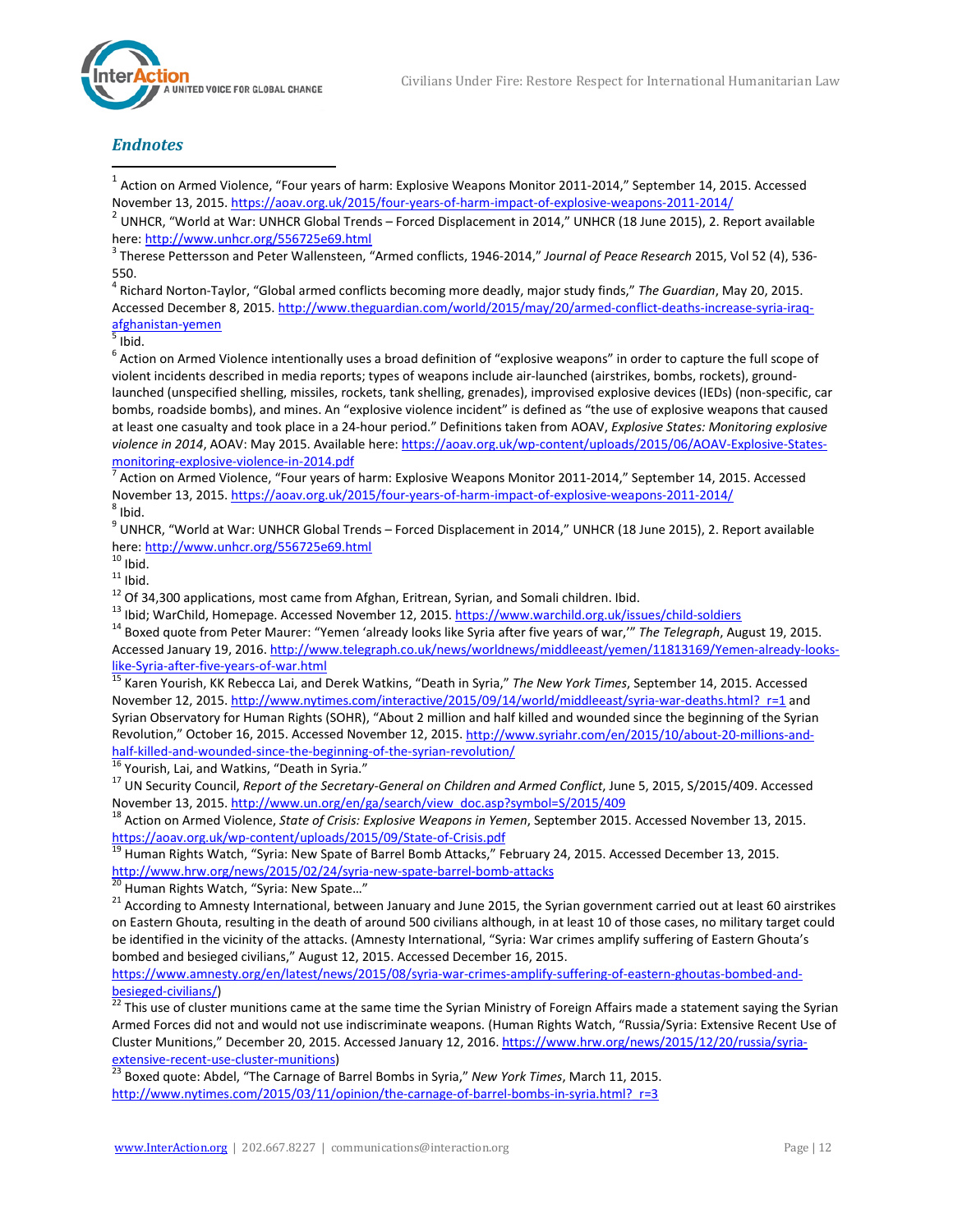

<span id="page-12-9"></span><sup>24</sup> Siege is not prohibited as a method of warfare under international humanitarian law as long as its purpose is to achieve a military objective and not to starve a civilian population. Starvation as a method of warfare is prohibited under international law and, in practice, a siege may in effect restrict the freedom of movement of civilians and deprive them of access to good and services essential for their survival a nd well-being. Parties to a conflict are obliged to facilitate and allow impartial relief to civilians in need. See Rules 53 and 55 of the Customary International Humanitarian Law Study, here:

[https://www.icrc.org/customary-ihl/eng/docs/v1\\_cha\\_chapter17\\_rule53?OpenDocument&highlight=53](https://www.icrc.org/customary-ihl/eng/docs/v1_cha_chapter17_rule53?OpenDocument&highlight=53) and here:<br>https://www.icrc.org/customary-ihl/eng/docs/v1\_rul\_rule55

<span id="page-12-10"></span><sup>25</sup> Cara Anna, "UN more than doubles its count of besieged in Syria: 440,000," *Associated Press*, March 26, 2015. Accessed December 8, 2015[. http://bigstory.ap.org/article/df6d4c228aeb40fcb2d8b7225ea717de/un-more-doubles-its-count-besieged](http://bigstory.ap.org/article/df6d4c228aeb40fcb2d8b7225ea717de/un-more-doubles-its-count-besieged-syria-440000)[syria-440000](http://bigstory.ap.org/article/df6d4c228aeb40fcb2d8b7225ea717de/un-more-doubles-its-count-besieged-syria-440000) <sup>26</sup> Syrian American Medical Society (SAMS), "Slow Death: Life and Death in Syrian Communities Under Siege," Report, March

<span id="page-12-11"></span>2015.

<span id="page-12-12"></span><sup>27</sup> BBC, "Syria: Assad forces 'using starvation as a weapon of war,'" March 10, 2014. Accessed December 9, 2015. http://www.bbc.com/news/world-middle-east-26481422 and Colum Lynch, "Why Has the U.N. Given Assad a Free Pass on Mass Murder?" *Foreign Policy*, November 17, 2013. Accessed December 8, 2015[. http://foreignpolicy.com/2013/11/17/why-](http://foreignpolicy.com/2013/11/17/why-has-the-u-n-given-assad-a-free-pass-on-mass-murder/)

<span id="page-12-13"></span>[has-the-u-n-given-assad-a-free-pass-on-mass-murder/](http://foreignpolicy.com/2013/11/17/why-has-the-u-n-given-assad-a-free-pass-on-mass-murder/)<br><sup>28</sup> Atika Shubert, Bharati Naik, and Nick Thompson, "'The deepest circle of hell:' Terrified Yarmouk residents describe ISIS raid,"<br>CNN, April 15, 2015. Accessed Decembe <sup>29</sup> Human Rights Watch, Iraq: ISIS Escapees Describe Systematic Rape, April 14, 2015. Accessed December 11, 2015.

<span id="page-12-14"></span><https://www.hrw.org/news/2015/04/14/iraq-isis-escapees-describe-systematic-rape> and United States Holocaust Memorial Museum: Simon-Skjodt Center for the Prevention of Genocide, *"Our Generation is Gone:" The Islamic State's Targeting of Iraqi Minorities in Ninewa*, Bearing Witness Trip Report, November 2015. Report can be found here:

<span id="page-12-15"></span><http://www.ushmm.org/m/pdfs/Iraq-Bearing-Witness-Report-111215.pdf><br><sup>30</sup> Al-Jazeera, "Hundreds killed by Russian air strikes in Syria," October 29, 2015. Accessed December 8, 2015.<br>http://www.aljazeera.com/news/2015/10/hund

<span id="page-12-16"></span> $\frac{31}{31}$  One Russian airstrike in particular, on October 15 in northern Homs, resulted in the deaths of 46 members of an extended family, all civilians. (Human Rights Watch, "Russia/Syria: Possibly Unlawful Russian Air Strikes," October 25, 2015. Accessed December 8, 2015[. https://www.hrw.org/news/2015/10/25/russia/syria-possibly-unlawful-russian-air-strikes\)](https://www.hrw.org/news/2015/10/25/russia/syria-possibly-unlawful-russian-air-strikes). A grain silo that supplied wheat to at least 200,000 people in Idlib province was destroyed in a Russian airstrike at the end of November; no other target was hit in this bombing run.<br><sup>32</sup> Ibid.<br><sup>33</sup> Liz Sly, "Russian airstrikes force a halt to aid in Syria, triggering a new crisis," *The Washington Post*, December 14, 2015.

<span id="page-12-18"></span><span id="page-12-17"></span><span id="page-12-0"></span>Accessed January 12, 2016[. https://www.washingtonpost.com/world/middle\\_east/russian-airstrikes-force-a-halt-to-aid-in](https://www.washingtonpost.com/world/middle_east/russian-airstrikes-force-a-halt-to-aid-in-syria-triggering-a-new-crisis/2015/12/14/cebc4b66-9f87-11e5-9ad2-568d814bbf3b_story.html)[syria-triggering-a-new-crisis/2015/12/14/cebc4b66-9f87-11e5-9ad2-568d814bbf3b\\_story.html](https://www.washingtonpost.com/world/middle_east/russian-airstrikes-force-a-halt-to-aid-in-syria-triggering-a-new-crisis/2015/12/14/cebc4b66-9f87-11e5-9ad2-568d814bbf3b_story.html)<br><sup>34</sup> "Examining the Syrian Humanitarian Crisis from the Ground (Part 1):" Hearings before the House Committee on Foreign

<span id="page-12-19"></span><span id="page-12-1"></span>Affairs, Subcommittee on the Middle East and North Africa, House, 114<sup>th</sup> Congress (October 8, 2015), Testimony of Michael Bowers, Mercy Corps. Statement can be found here:

<span id="page-12-2"></span>[https://d2zyf8ayvg1369.cloudfront.net/sites/default/files/Mercy%20Corps%20Testimony\\_HFAC.pdf](https://d2zyf8ayvg1369.cloudfront.net/sites/default/files/Mercy%20Corps%20Testimony_HFAC.pdf)<br><sup>35</sup> Sly, "Russian airstrikes force a halt..."

<span id="page-12-4"></span><span id="page-12-3"></span><sup>36</sup> Eric Schmitt, "US Caution in Strikes Gives ISIS an Edge, Many Iraqis Say," New York Times, May 26, 2015. Accessed January 14, 2016[. http://www.nytimes.com/2015/05/27/world/middleeast/with-isis-in-crosshairs-us-holds-back-to-protect](http://www.nytimes.com/2015/05/27/world/middleeast/with-isis-in-crosshairs-us-holds-back-to-protect-civilians.html?_r=0)civilians.html? r=0

<span id="page-12-5"></span> $\frac{37}{37}$  Human Rights Watch, "World Report 2015: Syria," Human Rights Watch: 2015. Accessed December 11, 2015.<br>https://www.hrw.org/world-report/2015/country-chapters/Syria

<span id="page-12-6"></span><sup>38</sup> UN News Centre, "Yemen: civilian casualties top 8,100 as airstrikes and shelling continue, UN reports," January 5, 2016.<br>Accessed January 5, 2016. http://www.un.org/apps/news/story.asp?NewsId=52938<br><sup>39</sup> Action on Arm

<span id="page-12-8"></span><span id="page-12-7"></span>

<sup>39</sup> Action on Armed Violence, *State of Crisis: Explosive Weapons in Yemen*...<br><sup>40</sup> Ibid.<br><sup>41</sup> Ibid.<br><sup>42</sup> Human Rights Watch documented 10 airstrikes by the Saudi-led coalition between April 11 and August 30, 2015 that appeared either to have no evident military target or failed to distinguish between civilians and civilian objects and military objectives; these strikes resulted in the deaths of 309 civilians and injury to 414 more. (Human Rights Watch, *What Military Target was in My Brother's House: Unlawful Coalition Airstrikes in Yemen*, November 26, 2015. Accessed December 8, 2015. [https://www.hrw.org/report/2015/11/26/what-military-target-was-my-brothers-house/unlawful-coalition-airstrikes-yemen\)](https://www.hrw.org/report/2015/11/26/what-military-target-was-my-brothers-house/unlawful-coalition-airstrikes-yemen) In May 2015, disregarding of the cardinal principle of international humanitarian requiring combatants to distinguish between military targets and civilians, authorities in the Saudi-led coalition declared entire Yemeni cities – Saada and Marran – to be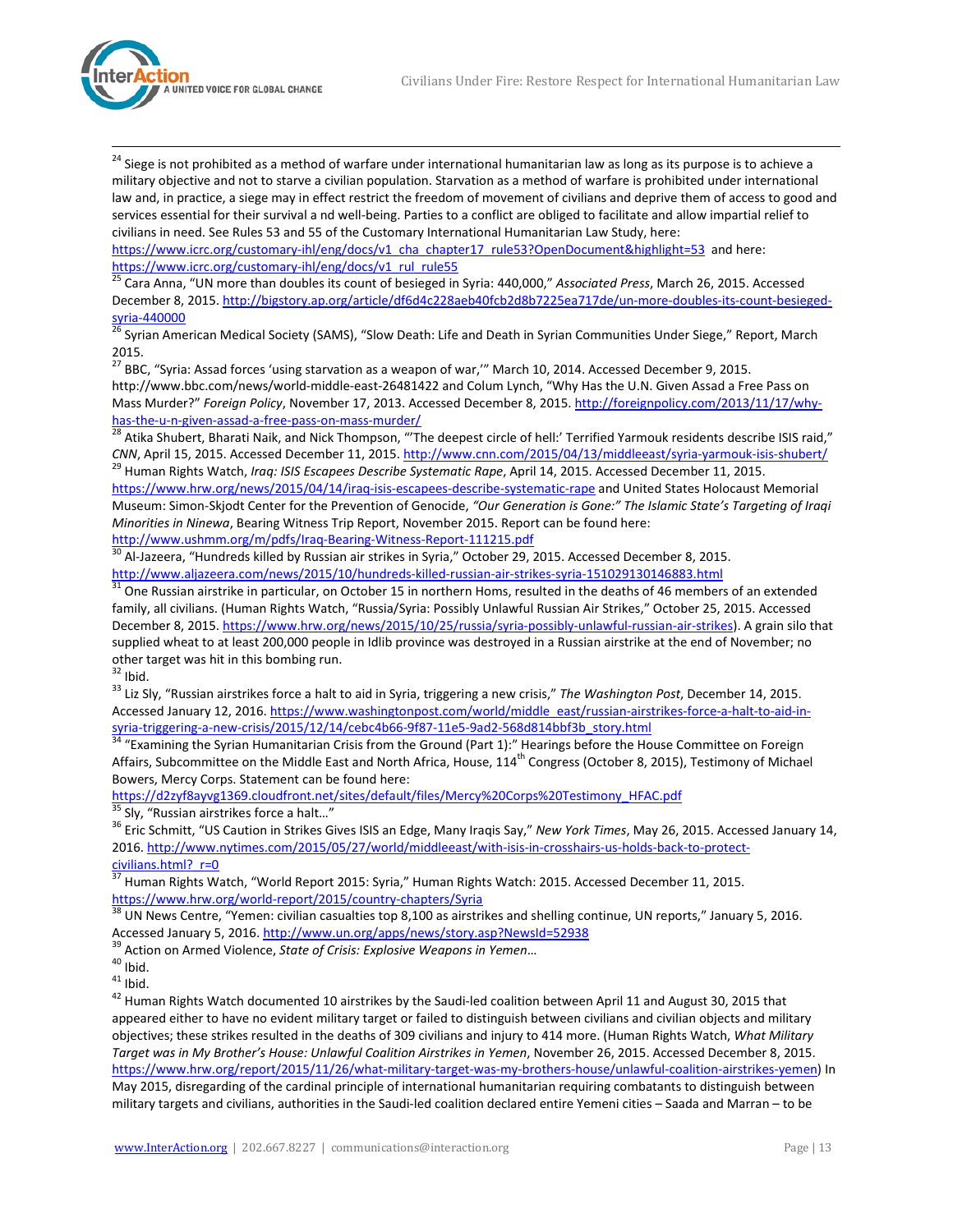

l

military targets, placing the entire civilian populations of these cities at risk. (HRW, *What Military Target was in My Brother's House*…)<br><sup>43</sup> United Nations, General Assembly, *Situation of human rights in Yemen: Report of the United Nations High Commissioner for* 

<span id="page-13-8"></span>*Human Rights*, A/HRC/30/31 (September 7, 2015).

<span id="page-13-9"></span><sup>44</sup> Human Rights Watch, "Yemen: Cluster Munition Rockets Kill, Injure Dozens," August 26, 2015. Accessed January 8, 2016. [https://www.hrw.org/news/2015/08/26/yemen-cluster-munition-rockets-kill-injure-dozens.](https://www.hrw.org/news/2015/08/26/yemen-cluster-munition-rockets-kill-injure-dozens) And see Human Rights Watch, "Yemen: Coalition Drops Cluster Bombs in Capital," January 7, 2016. Accessed January 11, 2016.

<span id="page-13-10"></span><https://www.hrw.org/news/2016/01/07/yemen-coalition-drops-cluster-bombs-capital-0><br><sup>45</sup> Ali al-Mujahed and Hugh Naylor, "In Yemen's grinding war, if the bombs don't get you, the water shortages will," *The Washington Post*, July 23, 2015. Accessed November 14, 2015[. https://www.washingtonpost.com/world/middle\\_east/in](https://www.washingtonpost.com/world/middle_east/in-yemens-grinding-war-if-the-bombs-dont-get-you-the-water-shortages-will/2015/07/22/a0f60118-299e-11e5-960f-22c4ba982ed4_story.html)[yemens-grinding-war-if-the-bombs-dont-get-you-the-water-shortages-will/2015/07/22/a0f60118-299e-11e5-960f-](https://www.washingtonpost.com/world/middle_east/in-yemens-grinding-war-if-the-bombs-dont-get-you-the-water-shortages-will/2015/07/22/a0f60118-299e-11e5-960f-22c4ba982ed4_story.html)[22c4ba982ed4\\_story.html](https://www.washingtonpost.com/world/middle_east/in-yemens-grinding-war-if-the-bombs-dont-get-you-the-water-shortages-will/2015/07/22/a0f60118-299e-11e5-960f-22c4ba982ed4_story.html)

<span id="page-13-11"></span>46 OCHA, "Humanitarian Bulletin: Yemen," Issue 5, November 13, 2015. Accessed November 16, 2015. [http://reliefweb.int/sites/reliefweb.int/files/resources/20151113\\_Yemen\\_Humanitarian\\_Bulletin\\_5.pdf](http://reliefweb.int/sites/reliefweb.int/files/resources/20151113_Yemen_Humanitarian_Bulletin_5.pdf)<br>47 Exacerbating poople's decused:

<span id="page-13-12"></span><sup>47</sup> Exacerbating people's desperation, and mirroring siege-like conditions for many civilians in Syria, the coalition has over the past year imposed restrictions on commercial and humanitarian shipments depriving the civilian population of essential goods, sometimes for months at a time, amounting to a *de facto* blockade. The imposition of a naval blockade is not prohibited under international law as long as its purpose is to achieve a military objective and not to starve a civilian population. While parties to conflict may regulate the passage of goods as a matter of military necessity, such measures should not preclude access by affected populations to goods essential for their survival and they must facilitate and allow the passage of essential relief. For more information, see Rules 53 and 55 of the Customary International Humanitarian Law database, here: [https://www.icrc.org/customary-ihl/eng/docs/v1\\_cha\\_chapter17\\_rule53?OpenDocument&highlight=53](https://www.icrc.org/customary-ihl/eng/docs/v1_cha_chapter17_rule53?OpenDocument&highlight=53) and here:<br>https://www.icrc.org/customary-ihl/eng/docs/v1\_rul\_rule55

<span id="page-13-13"></span><sup>48</sup> In April 2015, several International Medical Corps staff in the organization's Sana'a office were injured and an aid warehouse damaged by a coalition airstrike and, within days, an Oxfam storage facility in Saada was hit. (International Medical Corps, "Airstrikes in Sana'a Injure International Medical Corps Staff and Damage Humanitarian Warehouse," Relief Web, April 21, 2015. Accessed December 11, 2015[. http://reliefweb.int/report/yemen/airstrikes-sana-injure-international-medical-corps-staff](http://reliefweb.int/report/yemen/airstrikes-sana-injure-international-medical-corps-staff-and-damage-humanitarian)[and-damage-humanitarian](http://reliefweb.int/report/yemen/airstrikes-sana-injure-international-medical-corps-staff-and-damage-humanitarian) and Oxfam, "Oxfam's statement amended 8 May 2015: Oxfam condemns coalition bombing of a warehouse containing vital humanitarian aid," Press release, April 19, 2015. Accessed December 11, 2015. [https://www.oxfam.org/en/pressroom/reactions/oxfams-statement-amended-8-may-2015-oxfam-condemns-coalition-](https://www.oxfam.org/en/pressroom/reactions/oxfams-statement-amended-8-may-2015-oxfam-condemns-coalition-bombing-warehouse)

<span id="page-13-14"></span>[bombing-warehouse\)](https://www.oxfam.org/en/pressroom/reactions/oxfams-statement-amended-8-may-2015-oxfam-condemns-coalition-bombing-warehouse)<br><sup>[49](https://www.oxfam.org/en/pressroom/reactions/oxfams-statement-amended-8-may-2015-oxfam-condemns-coalition-bombing-warehouse)</sup> Human Rights Watch, "Yemen: Southern Forces, Houthis Abuse Prisoners in Aden," September 1, 2015. Accessed January 6,<br>2016. https://www.hrw.org/news/2015/09/01/yemen-southern-forces-houthis-abuse-pr

<span id="page-13-15"></span><sup>50</sup> Human Rights Watch, "Yemen: Houthis Shell Civilians in Southern City," October 20, 2015. Accessed January 6, 2016.<br>https://www.hrw.org/news/2015/10/20/yemen-houthis-shell-civilians-southern-city

<span id="page-13-16"></span>51 Ahmed Al-Haj and Maram Mazen, "Yemeni city battered by siege in pivotal battle of civil war," Associated Press, November 26, 2015. Accessed January 22, 2016[. http://bigstory.ap.org/article/11959978ce044beda3fdd4b9b9cef5ae/yemeni-city-](http://bigstory.ap.org/article/11959978ce044beda3fdd4b9b9cef5ae/yemeni-city-battered-siege-pivotal-battle-civil-war)

<span id="page-13-1"></span><span id="page-13-0"></span>[battered-siege-pivotal-battle-civil-war](http://bigstory.ap.org/article/11959978ce044beda3fdd4b9b9cef5ae/yemeni-city-battered-siege-pivotal-battle-civil-war) 52 Ashraf al-Falahi, "batter al-Falahi, "battered-siege-pivotal-battle<br><sup>52</sup> Ashraf al-Falahi, "Will Yemen's journalists fare better in 2016?" *Al-Monitor*, January 5, 2016. Accessed <http://www.al-monitor.com/pulse/originals/2016/01/yemen-journalists-houthis-violations-detained-media.html> 53<br>53 Human Rights Watch, "Yemen: Houthis Endangered School for Blind," January 13, 2016. Accessed January 14, 2016

<span id="page-13-17"></span><span id="page-13-2"></span><https://www.hrw.org/news/2016/01/13/yemen-houthis-endangered-school-blind> <sup>54</sup> Samuel Oakford, "Saudi-led Bombing in Yemen Targets Civilians as Houthis Use Migrants as Human Shields," *Vice News*,

<span id="page-13-3"></span>January 26, 2016. Accessed January 27, 2016. https://news.vice.com/article/saudi-led-bombing-in-yemen-targets-civilians-as-<br>houthis-use-migrants-as-human-shields<br>55 BBC "US State Desember the constituents

BBC, "US State Department approves Saudi Arabia arms sale," November 16, 2015. Accessed January 14, 2016.

<span id="page-13-6"></span><span id="page-13-5"></span><span id="page-13-4"></span><http://www.bbc.com/news/world-us-canada-34838937><br><sup>56</sup> Somini Sengupta, "Saudi-Led War in Yemen Frays Ties with the US," *New York Times*, December 22, 2015. Accessed January<br>15, 2016. http://www.nytimes.com/2015/12/23/worl

<span id="page-13-7"></span><sup>57</sup> BBC, "US State Department approves Saudi Arabia arms sale," November 16, 2015. Accessed January 14, 2016.<br>http://www.bbc.com/news/world-us-canada-34838937

International Committee of the Red Cross, *Health Care in Danger: Violent Incidents Affecting the Delivery of Health Care*, *January 2012 to December 2014*, Geneva: ICRC, April 2015, 7.<br><sup>59</sup> Ibid.<br><sup>60</sup> Ibid, 14.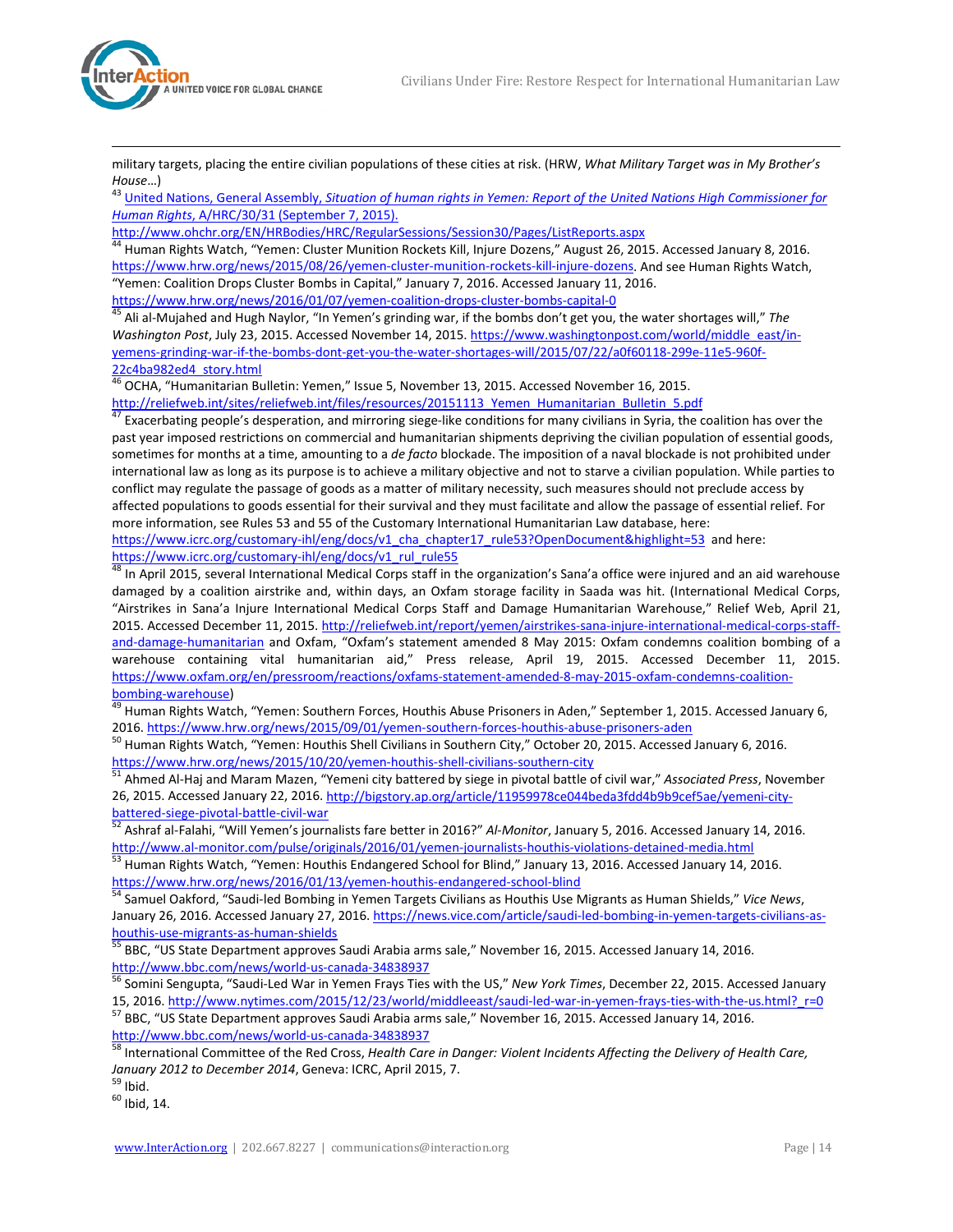

<span id="page-14-7"></span> 61 Boxed quote: Vickie Hawkins, "Bombing hospitals and schools cannot become the new normal," *The Guardian*, January 19, 2016. Accessed January, 20 2016[. http://www.theguardian.com/global-development/2016/jan/19/yemen-msf-bombing-](http://www.theguardian.com/global-development/2016/jan/19/yemen-msf-bombing-hospitals-schools-cannot-become-the-new-normal)

[hospitals-schools-cannot-become-the-new-normal](http://www.theguardian.com/global-development/2016/jan/19/yemen-msf-bombing-hospitals-schools-cannot-become-the-new-normal)<br>
<sup>62</sup> Physicians for Human Rights, "Anatomy of a Crisis: A Map of Attacks on Health Care in Syria – Findings as of November 2015,"<br>
November 2015. Accessed January 13, 2016. h

<sup>63</sup> Physicians for Human Rights, Aleppo Abandoned: A Case Study on Health Care in Syria, New York: PHR, November 2015, 3.<br>https://s3.amazonaws.com/PHR\_Reports/aleppo-abandoned.pdf

 $\frac{64}{10}$  The October 26 destruction of the hospital in Saada province in Yemen left no casualties as the hospital was able to be evacuated in time, but around 200,000 people were left without access to medical care. (Medicins Sans Frontieres, "Yemen: MSF Hospital Destroyed by Airstrikes," October 27, 2015, Press Release. Accessed November 13, 2015.

[http://www.doctorswithoutborders.org/article/yemen-msf-hospital-destroyed-airstrikes\)](http://www.doctorswithoutborders.org/article/yemen-msf-hospital-destroyed-airstrikes) On December 2, 2015, a clinic in Taiz was also bombed by the Saudi-led coalition, resulting in injuries to nine people. (Medicins Sans Frontieres, "Yemen: Nine Wounded in Saudi-Led Coalition Airstrike on MSF Clinic in Taiz," December 3, 2015. Accessed January 15, 2016.

[http://www.doctorswithoutborders.org/article/yemen-nine-wounded-saudi-led-coalition-airstrike-msf-clinic-taiz\)](http://www.doctorswithoutborders.org/article/yemen-nine-wounded-saudi-led-coalition-airstrike-msf-clinic-taiz) In the third severe incident on MSF health facilities in three months, Shiara Hospital in northern Yemen was hit by an airstrike on January 10, 2016, resulting in the deaths of five people. (Medicins Sans Frontieres, "MSF-Supported Hospital Bombed in Northern Yemen," January 10, 2016. Accessed January 15, 2016[. http://www.doctorswithoutborders.org/article/msf-supported-hospital](http://www.doctorswithoutborders.org/article/msf-supported-hospital-bombed-northern-yemen)[bombed-northern-yemen\)](http://www.doctorswithoutborders.org/article/msf-supported-hospital-bombed-northern-yemen) <sup>65</sup> From the French for "outside the fight," *hors de combat* refers to those not currently participating in hostilities during armed

conflict; they could be prisoners of war, wounded or sick, or surrendering. For more on the protections afforded these individuals, see Customary Rule 47 in the Customary International Humanitarian Law database:<br>https://www.icrc.org/customary-ihl/eng/docs/v1 rul rule47

 $\frac{66}{66}$  United Nations Security Council, Identical letters dated 4 December 2015 from the Permanent Representative of Saudi Arabia *to the United Nations addressed to the Secretary-General and the President of the Security Council, S/2015/934 (7 December 2015), available from http://www.un.org/ga/search/view doc.asp?symbol=S/2015/934* 

 $2020$  DCHA, "Humanitarian Bulletin: Yemen," Issue 5, November 13, 2015. Accessed November 13, 2015. [http://reliefweb.int/sites/reliefweb.int/files/resources/20151113\\_Yemen\\_Humanitarian\\_Bulletin\\_5.pdf](http://reliefweb.int/sites/reliefweb.int/files/resources/20151113_Yemen_Humanitarian_Bulletin_5.pdf) and OCHA, "Yemen: Humanitarian Dashboard," September 30, 2015. Accessed November 13, 2015.

[http://reliefweb.int/sites/reliefweb.int/files/resources/Yemen\\_humanitarian\\_dashboard%20Sep%202015.pdf](http://reliefweb.int/sites/reliefweb.int/files/resources/Yemen_humanitarian_dashboard%20Sep%202015.pdf)

<sup>68</sup> Rod Nordland "U.S. General Says Kunduz Hospital Strike Was 'Avoidable'", *New York Times*, November 25, 2015. Accessed January 27, 2016[. http://www.nytimes.com/2015/11/26/world/asia/afghanistan-kunduz-hospital-airstrike.html](http://www.nytimes.com/2015/11/26/world/asia/afghanistan-kunduz-hospital-airstrike.html)<br><sup>69</sup> Paul McCleary, "Exclusive: U.S. Military Readies Punishments for Botched Afghan Airstrike," Foreign Policy, Jan

Accessed January 25, 2016[. http://foreignpolicy.com/2016/01/15/exclusive-u-s-military-readies-punishments-for-botched-](http://foreignpolicy.com/2016/01/15/exclusive-u-s-military-readies-punishments-for-botched-afghan-airstrike/)

[afghan-airstrike/](http://foreignpolicy.com/2016/01/15/exclusive-u-s-military-readies-punishments-for-botched-afghan-airstrike/)<br><sup>70</sup> This principle of "distinction" between combatants and civilians is the first rule listed in the Customary International<br>Humanitarian Law database: https://www.icrc.org/customary-ihl/eng/docs/v1\_cha\_

The Rule 15 in the Customary Humanitarian Law database: [https://www.icrc.org/customary-](https://www.icrc.org/customary-ihl/eng/docs/v1_cha_chapter5_rule15)

[ihl/eng/docs/v1\\_cha\\_chapter5\\_rule15](https://www.icrc.org/customary-ihl/eng/docs/v1_cha_chapter5_rule15)

 $^{72}$  This is the rule of proportionality in the conduct of hostilities. See Rule 14 in Customary International Humanitarian Law database: [https://www.icrc.org/customary-ihl/eng/docs/v1\\_cha\\_chapter4\\_rule14](https://www.icrc.org/customary-ihl/eng/docs/v1_cha_chapter4_rule14)<br><sup>73</sup> Rule 9 of the Customary International Humanitarian Law database sets out the definition for "civilian objects:"

[https://www.icrc.org/customary-ihl/eng/docs/v1\\_cha\\_chapter2\\_rule9](https://www.icrc.org/customary-ihl/eng/docs/v1_cha_chapter2_rule9)  $\frac{74}{74}$  The ICRC and other legal scholars interpret this provision to mean that third states (i.e. states not party to a given conflict)

<span id="page-14-0"></span>must not "encourage violations of international humanitarian law by parties to an armed conflict. They must exert their influence, to the degree possible, to stop violations of international humanitarian law." For more information, see: Knut Dormman and Jose Serralvo, "The obligation to prevent violations of international humanitarian law," ICRC: *InterCross Blog*, September 24, 2015. Accessed January 15, 2016. http://intercrossblog.icrc.org/blog/3ok4ejdgxggz8

<span id="page-14-2"></span><span id="page-14-1"></span>International humanitarian law must be respected "in all circumstances." Non-compliance with these rules by others whether state or non-state – does not justify noncompliance by any party to conflict. See Rule 144 in Customary International Humanitarian Law database[: https://www.icrc.org/customary-](https://www.icrc.org/customary-ihl/eng/docs/v1_cha_chapter40_rule140?OpenDocument&highlight=reciprocity)

<span id="page-14-3"></span>[ihl/eng/docs/v1\\_cha\\_chapter40\\_rule140?OpenDocument&highlight=reciprocity](https://www.icrc.org/customary-ihl/eng/docs/v1_cha_chapter40_rule140?OpenDocument&highlight=reciprocity) <sup>76</sup> Boxed quote from Ban Ki-moon: "UN and Red Cross scold world leaders over 'conflict paralysis,'" *BBC*, October 31, 2015.

<span id="page-14-6"></span><span id="page-14-5"></span><span id="page-14-4"></span>Accessed January 25, 2016. <u>http://www.bbc.com/news/world-europe-34690546</u><br><sup>77</sup> See here for more on Deeds of Commitment as supported by Geneva Call: <u>http://www.genevacall.org/how-we-work/deed-</u> [of-commitment/](http://www.genevacall.org/how-we-work/deed-of-commitment/)